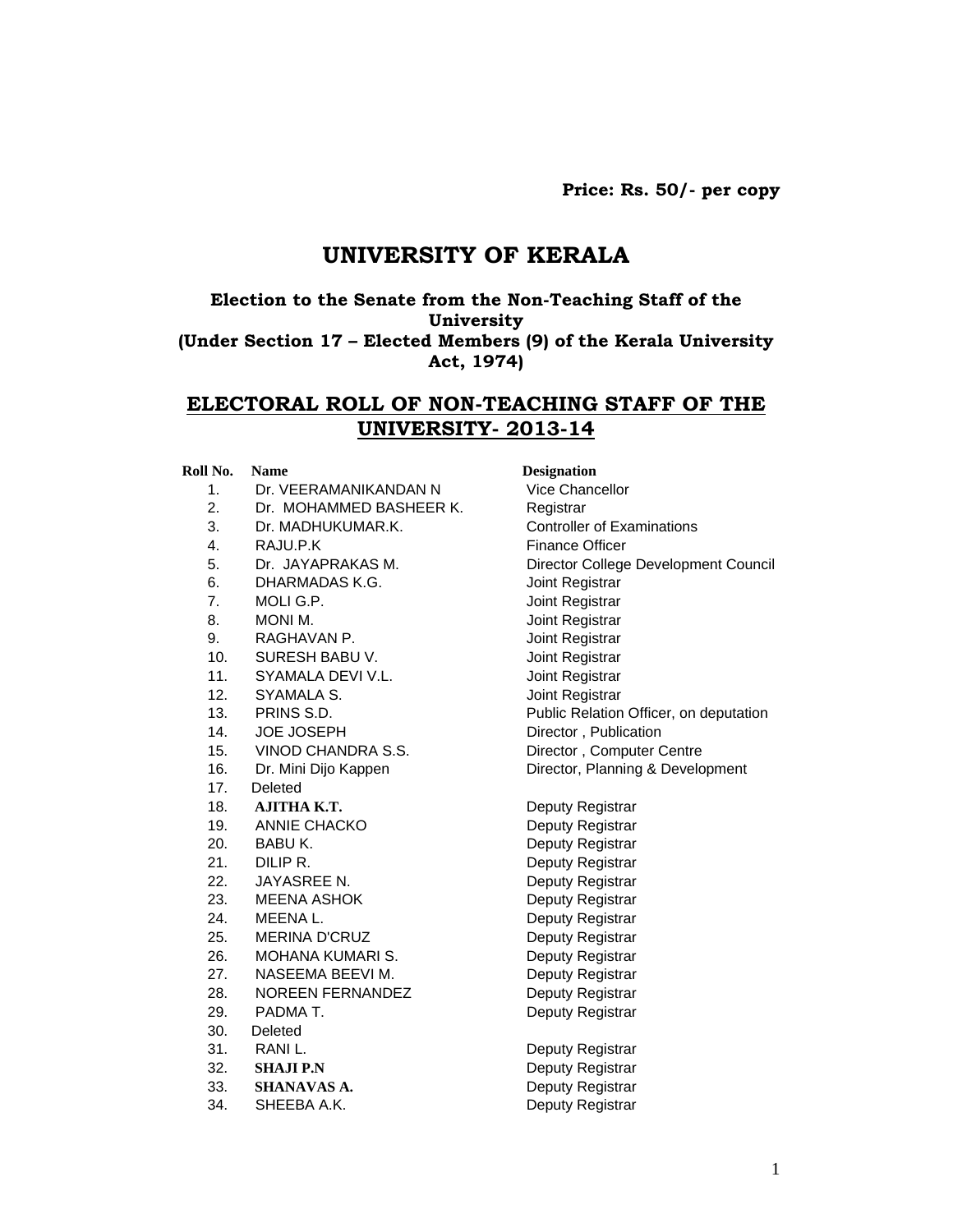35. SREELATHA RANI A.V. Deputy Registrar 36. SULEKHA S. Deputy Registrar 37. UNNIKRISHNAN NAIR K. Deputy Registrar 38. ABDUL SATHAR A. Assistant Registrar 39. AMBIKA DEVI B.V. **ALC:** Assistant Registrar 40. **ANNAMMA ABRAHAM** Assistant Registrar 41. ARUN S. **Assistant Registrar** 42. BABU D. **Assistant Registrar** 43. BINDU B. Assistant Registrar 44. DEVARAJAN PILLAI G. **Assistant Registrar** 45. Dr. MARY ANNIE A.V Assistant Registrar 46. GEETHA RANI Assistant Registrar 47. GOPAKUMAR C. **Assistant Registrar** 48. JACOB PHILIP Assistant Registrar 49. JAYASREE S. Assistant Registrar 50. JESNY SAROJ **Assistant Registrar** 51. JOHN BOSCO J. Assistant Registrar 52. KAMALA BAI R. **ASSISTAN BAI REGISTER** Assistant Registrar 53. LAKSHMI R. **Assistant Registrar** 54. LATHIKA J.G. **Alternative Contract Assistant Registrar** 55. LEJU BOSE Assistant Registrar 56. LEKHA S. **Assistant Registrar** 57. LIZY SEBASTIAN Assistant Registrar 58. MANJUSHA B.G. **Assistant Registrar** 59. MOHANAKUMAR K. Assistant Registrar 60. MUKUNDAN K.S. Assistant Registrar 61. OMANAKUMARI N.T. Assistant Registrar 62. PADMA JONES Assistant Registrar 63. PRABHAKARAN NADAR T. Assistant Registrar 64. PRIYA SURENDRAN Assistant Registrar 65. RAJAN J. **Assistant Registrar** 66. **RAZIA A.C.** Assistant Registrar 67. REMA P. **Assistant Registrar** 68. RENUKA A.R. **Assistant Registrar** Assistant Registrar 69. SAGAR S. Assistant Registrar 70. SANTHAKUMARI K. Assistant Registrar 71. SASIKALA S. Assistant Registrar 72. SHEELA GEORGE A. Assistant Registrar 73. SHILA BEEVI N. Assistant Registrar 74. SHYLA J. **Assistant Registrar** 75. Deleted 76. SREEKUMARAN D. Assistant Registrar 77. SREELA RAJ N.R. Dr. Assistant Registrar 78. SUDHAMANI K.C. **Assistant Registrar** 79. SUSAN THOMAS Assistant Registrar 80. USHA L. **Assistant Registrar** 81. VASANTHAKUMARI J. Assistant Registrar 82. VIJAYA KUMAR G.P. **Assistant Registrar** 83. VIJAYALEKSHMI B. Assistant Registrar 84. VIJAYAMBIKA G. Assistant Registrar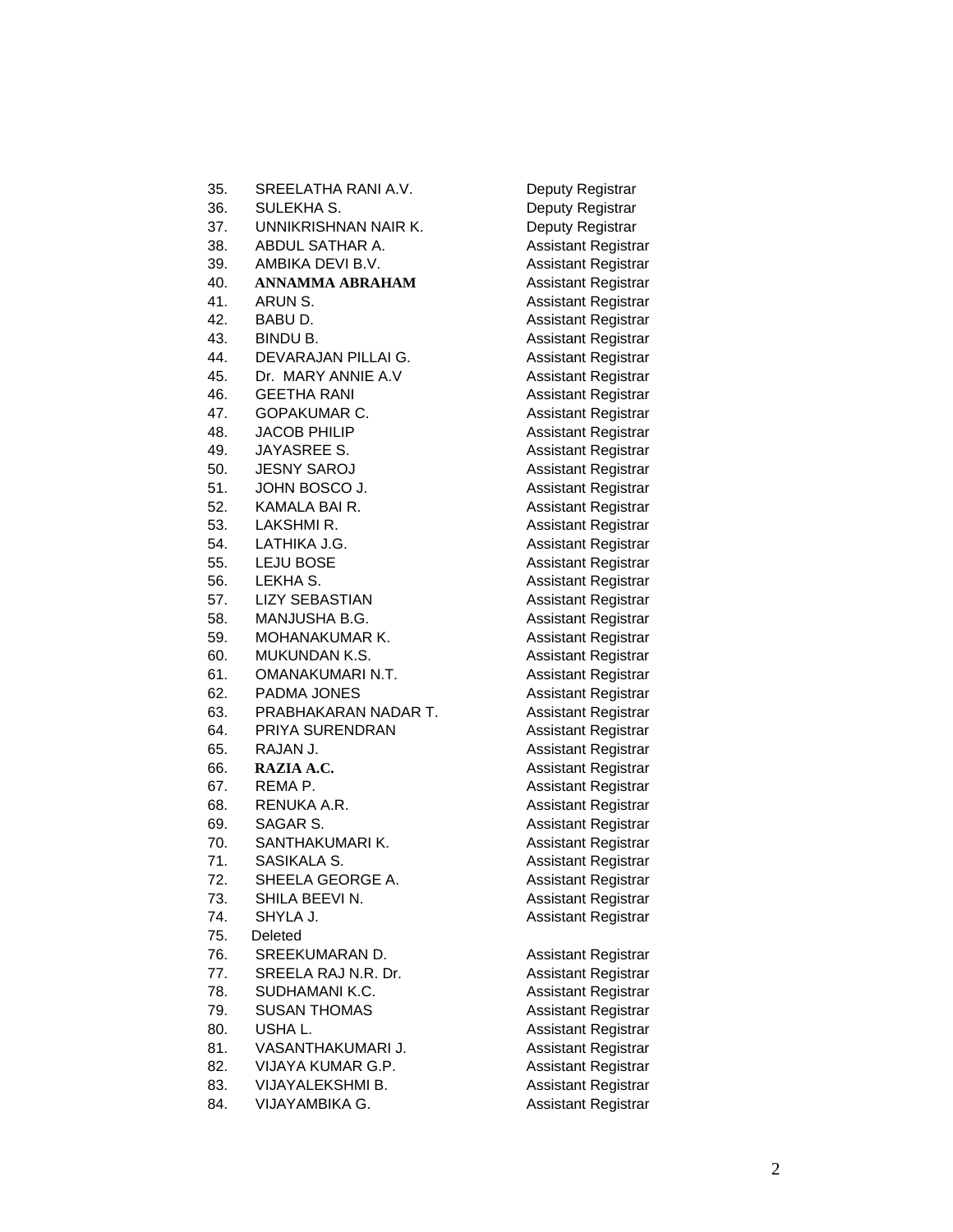85. LILLY T.C. **Assistant Registrar(Higher Grade)** 86. MINNIE S. Assistant Registrar(Higher Grade) 87. REMA M. **Assistant Registrar(Higher Grade)** Assistant Registrar(Higher Grade) 88. REMA NAIR **Assistant Registrar(Higher Grade)** Assistant Registrar(Higher Grade) 89. **SINDHU M.** Assistant Registrar(Higher Grade) 90. **SOBHANA .K** Assistant Registrar(Higher Grade) 91. SOBHANA KUMARI K. Assistant Registrar (Higher Grade) 92. SUDHA K.K. **Assistant Registrar(Higher Grade)** Assistant Registrar(Higher Grade) 93. SUNITHA S.J. **Assistant Registrar(Higher Grade)** 94. USHA DEVI T.K. Assistant Registrar(Higher Grade) 95. ABDUL RAFEEK S. Section Officer 96. ABDUL REHMAN H. Section Officer 97. ABITHA BEEVI P. Section Officer 98. AHAMMED KHAN I. Section Officer 99. AJIT F.ANTONY Section Officer 100. AJITH KUMAR A.J. Section Officer 101. AJITH KUMAR C. Section Officer 102. AJITH KUMAR V. Section Officer 103. AJITH V.S. Section Officer 104. ALEYAMMA P.J. Section Officer 105. AMBIKA DEVI S. Section Officer 106. AMRUTHA KUMARI P.V. Section Officer 107. ANANDI JANARDHANAN Section Officer 108. ANFONZE A. Section Officer 109. ANIL KHAN S
and the Section Officer 110. ANIL KUMAR D. Section Officer 111. ANIL KUMAR PANIKKAR Section Officer 112. ANITHA D. Section Officer 113. ANITHA G. Section Officer 114. ANITHA JOHNS Section Officer 115. ANITHA M.S. Section Officer 116. ANITHA P.K. Section Officer 117. ANJALI SUSHEELA Section Officer 118. ARAVINDHAKSHAN M.S. Section Officer 119. ARULRAJ V. Section Officer 120. ASHA ELIZABETH MANUEL Section Officer 121. ASHA KIRON K.P. Section Officer 122. ASHA LATHA L. Section Officer 123. ASHA RANI S.R. Section Officer 124. ASHOK N. Section Officer 125. ASWINI KUMAR C. Section Officer 126. BABU R. Section Officer 127. BABY JOHN T. Section Officer 128. BEEGAM ROYINOS J. Section Officer 129. BEENA L. Section Officer 130. **BEENA MARY GEORGE** Section Officer 131. BIJUKUMAR G. Section Officer 132. BINDHU S.K. Section Officer 133. BINDU B.S. Section Officer 134. BINDU L.S. Section Officer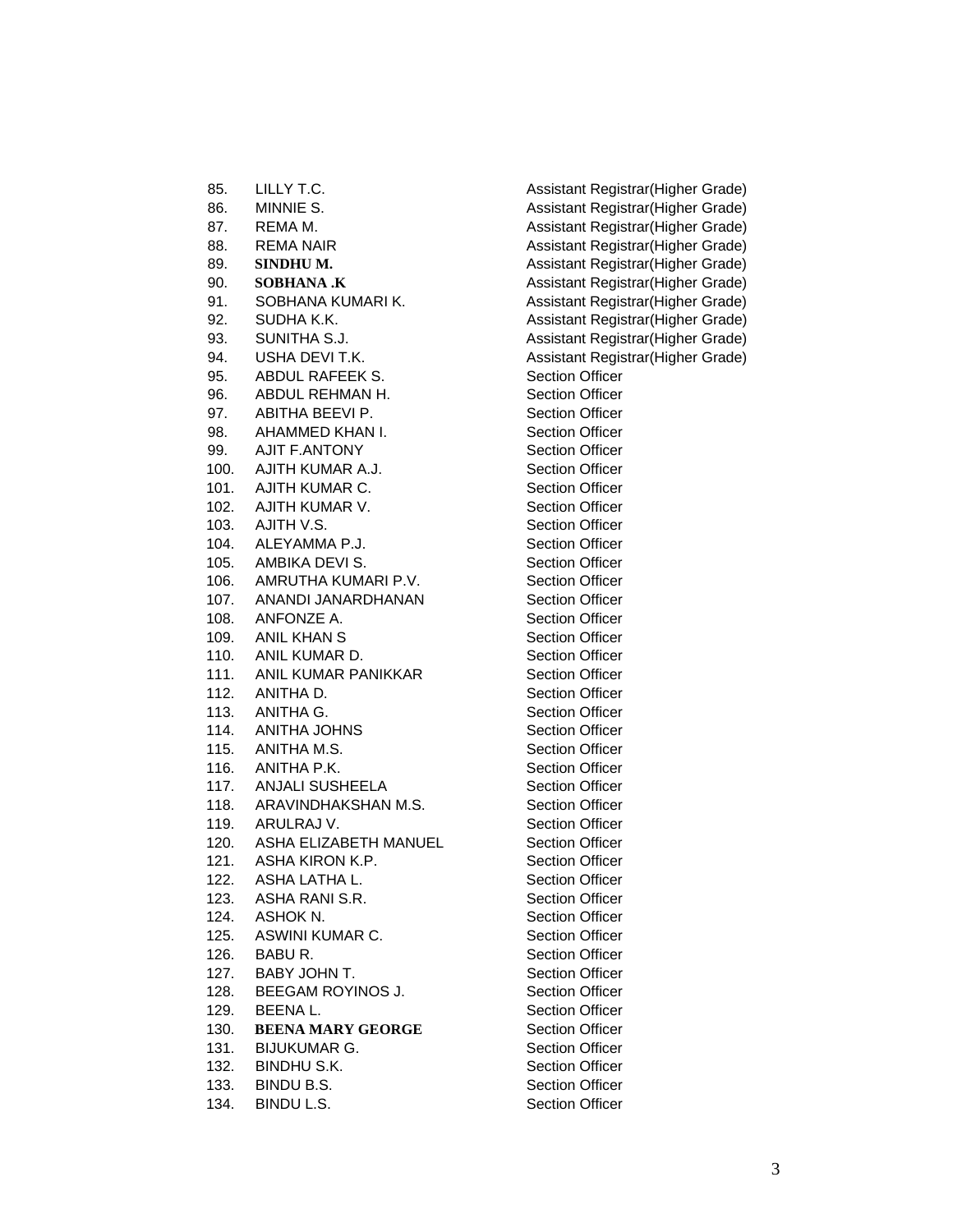| 135. | <b>BINDUT.</b>               | Section Officer        |
|------|------------------------------|------------------------|
| 136. | CHANDRA MOULY G.             | Section Officer        |
| 137. | CHITRA S.                    | Section Officer        |
| 138. | DEEPA VARMA A.               | <b>Section Officer</b> |
| 139. | DHANYA K.J.                  | <b>Section Officer</b> |
| 140. | DURGADEVI K.G.               | <b>Section Officer</b> |
| 141. | EASO V.J                     | <b>Section Officer</b> |
| 142. | <b>GEETHA KUMARI K.</b>      | <b>Section Officer</b> |
| 143. | GEETHA KUMARI S.K.           | <b>Section Officer</b> |
| 144. | GEETHA KUMARI T.             | <b>Section Officer</b> |
| 145. | <b>GEETHA KUMARY L.</b>      | <b>Section Officer</b> |
| 146. | GEETHA M.R.                  | <b>Section Officer</b> |
| 147. | <b>GEETHA S. SAILESWARAN</b> | <b>Section Officer</b> |
| 148. | GIREESAKUMAR J.              | <b>Section Officer</b> |
| 149. | GIREESAKUMAR K.S.            | <b>Section Officer</b> |
| 150. | <b>GIRI PRASAD S.</b>        | <b>Section Officer</b> |
| 151. | GIRIJA B.                    | <b>Section Officer</b> |
| 152. | GIRIJA K.                    | <b>Section Officer</b> |
| 153. | <b>GIRISH KUMAR N.</b>       | <b>Section Officer</b> |
| 154. | GOPAKUMAR G.                 | <b>Section Officer</b> |
| 155. | <b>GOPAKUMAR G.</b>          | <b>Section Officer</b> |
| 156. | <b>GOPIKA RANI G.</b>        | <b>Section Officer</b> |
| 157. | HARI KUMAR P.                | <b>Section Officer</b> |
| 158. | HARIKUMAR V.                 | <b>Section Officer</b> |
| 159. | HARILAL R.                   | <b>Section Officer</b> |
| 160. | HARISH KUMAR J.              | <b>Section Officer</b> |
| 161. | <b>HARISH PADMAKUMAR</b>     | <b>Section Officer</b> |
| 162. | <b>HEMA ANANDAN</b>          | <b>Section Officer</b> |
| 163. | JAGADAMBIKA M.J.             | <b>Section Officer</b> |
| 164. | JALAJA KUMARI R.             | Section Officer        |
| 165. | JANADAS K.                   | <b>Section Officer</b> |
| 166. | JANAKI M.                    | <b>Section Officer</b> |
| 167. | JAYA KUMAR Y.                | <b>Section Officer</b> |
| 168. | JAYACHANDRAN R.S.            | <b>Section Officer</b> |
| 169. | JAYADAS B.S.                 | <b>Section Officer</b> |
| 170. | JAYALAKSHMY C.L.             | Section Officer        |
| 171. | JAYALEKSHMY B.               | Section Officer        |
| 172. | <b>JOMY VARGHESE</b>         | Section Officer        |
| 173. | <b>JOSEPH KORULA</b>         | Section Officer        |
| 174. | <b>KAMALA KATHOLI</b>        | <b>Section Officer</b> |
| 175. | <b>KANAKANANDAN B.</b>       | <b>Section Officer</b> |
| 176. | LABEENA M.                   | <b>Section Officer</b> |
| 177. | LALITHA L.                   | <b>Section Officer</b> |
| 178. | LATHA S.                     | <b>Section Officer</b> |
| 179. | LAWRENCE P.J.                | <b>Section Officer</b> |
| 180. | LEKHA R.                     | <b>Section Officer</b> |
| 181. | LEKSHMI B.                   | <b>Section Officer</b> |
| 182. | LEKSHMI R.S.                 | <b>Section Officer</b> |
| 183. | LYDIA V.F.                   | Section Officer        |
| 184. | MANAF M.                     | <b>Section Officer</b> |
|      |                              |                        |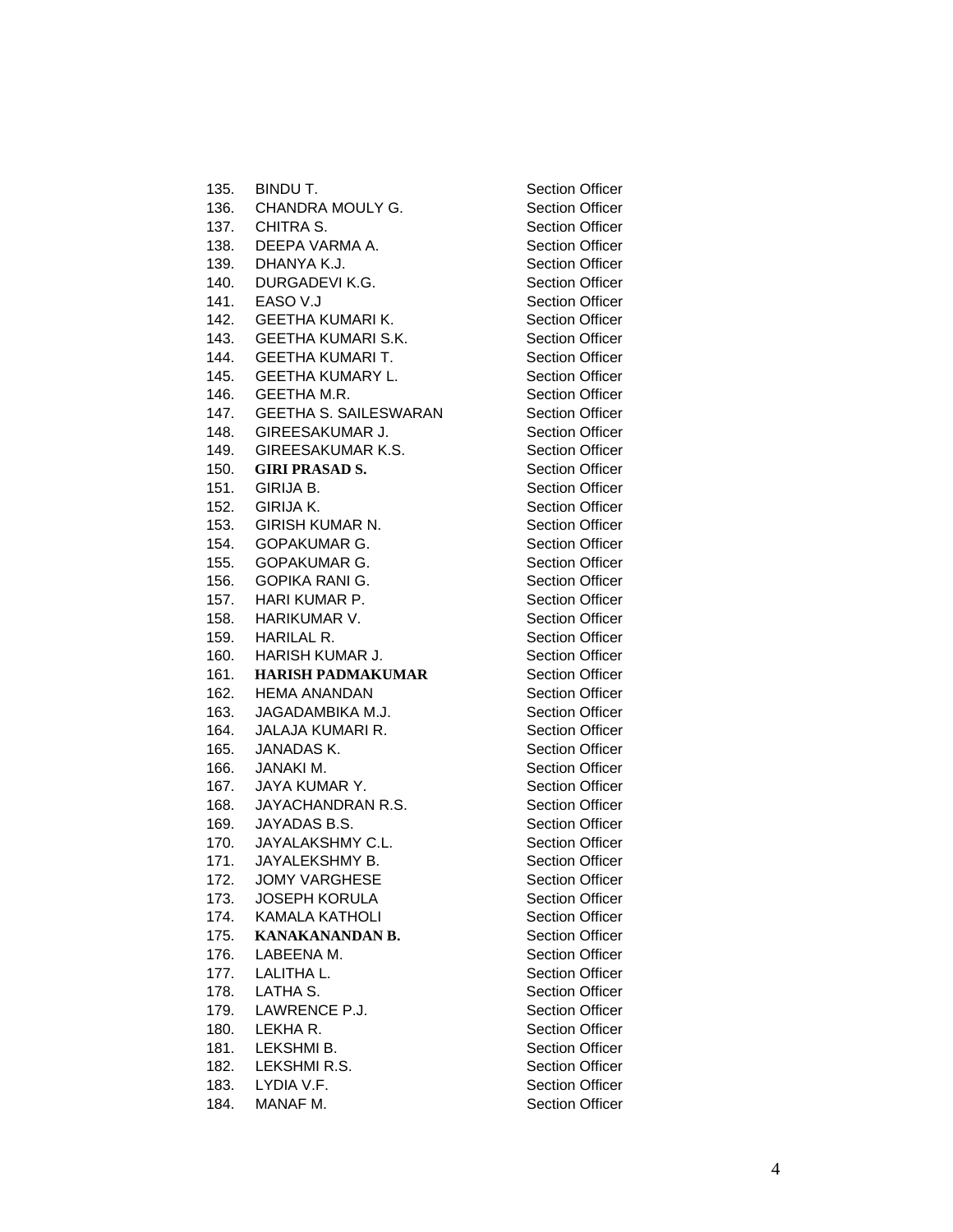| 185. | MANU B.                    | <b>Section Officer</b> |
|------|----------------------------|------------------------|
| 186. | MANU G.                    | <b>Section Officer</b> |
| 187. | <b>MARY ABRAHAM</b>        | <b>Section Officer</b> |
| 188. | <b>MARY MATHEW</b>         | <b>Section Officer</b> |
| 189. | <b>MAYA NAIR</b>           | <b>Section Officer</b> |
| 190. | MEENA K.R.                 | <b>Section Officer</b> |
| 191. | <b>MEERA J. RAHUL</b>      | <b>Section Officer</b> |
| 192. | MEERA RAJ S.               | <b>Section Officer</b> |
| 193. | MINI G.                    | <b>Section Officer</b> |
| 194. | MINI K. UNNY               | <b>Section Officer</b> |
| 195. | MINI P.S.                  | <b>Section Officer</b> |
| 196. | <b>MINI S. MITHRA</b>      | <b>Section Officer</b> |
| 197. | MINIMOLE J.                | <b>Section Officer</b> |
| 198. | MOHAMMAD SHEREEF P.S.      | <b>Section Officer</b> |
| 199. | MOHAMMED ASLAM U           | <b>Section Officer</b> |
| 200. | MOHAMMED HASHIR A.         | <b>Section Officer</b> |
| 201. | MOHAMMED SHAREEF A         | <b>Section Officer</b> |
| 202. | MOHAN KUMAR K.             | <b>Section Officer</b> |
| 203. | MUTHUKRISHNAN S.           | <b>Section Officer</b> |
| 204. | NADEERA BEEVI S.           | <b>Section Officer</b> |
| 205. | NAJIMUDEEN S.              | <b>Section Officer</b> |
| 206. | NARASIMHA RAO V.L.         | <b>Section Officer</b> |
| 207. | NARENDRAN B.               | <b>Section Officer</b> |
| 208. | NAZEER S.                  | <b>Section Officer</b> |
| 209. | <b>NEENA ANTONY</b>        | <b>Section Officer</b> |
| 210. | NISHI A.R.                 | <b>Section Officer</b> |
| 211. | PADMAJA KUMARI KUNJAMMA L. | <b>Section Officer</b> |
| 212. | PADMINI C.                 | <b>Section Officer</b> |
| 213. | PARTHASARADHIS.            | <b>Section Officer</b> |
| 214. | PATRITIA P.                | <b>Section Officer</b> |
| 215. | PRADEEP KUMAR G.           | <b>Section Officer</b> |
| 216. | PRADEEP V.K.               | <b>Section Officer</b> |
| 217. | PRAKASH O.T.               | <b>Section Officer</b> |
| 218. | PRAMOD <sub>P.</sub>       | <b>Section Officer</b> |
| 219. | PREDEEP KUMAR J.C.         | <b>Section Officer</b> |
| 220. | PREMAKUMAR R.              | <b>Section Officer</b> |
| 221. | PRIYA G.S.                 | <b>Section Officer</b> |
| 222. | RABIATHU BEEVI A.          | Section Officer        |
| 223. | RADHAKRISHNAN I.S.         | <b>Section Officer</b> |
| 224. | RAGHU SANKAR C.            | <b>Section Officer</b> |
| 225. | RAJA MOHAN R.              | <b>Section Officer</b> |
| 226. | RAJEEV P.R.                | <b>Section Officer</b> |
| 227. | RAJENDRAN M.               | <b>Section Officer</b> |
| 228. | RAJI S.                    | <b>Section Officer</b> |
| 229. | RAJU A.                    | <b>Section Officer</b> |
| 230. | RAMKUMAR A.                | <b>Section Officer</b> |
| 231. | RAVI KUMAR G.              | <b>Section Officer</b> |
| 232. | REEJA S.                   | <b>Section Officer</b> |
| 233. | <b>REENA JOSE</b>          | <b>Section Officer</b> |
| 234. | REENA S.T.                 | Section Officer        |
|      |                            |                        |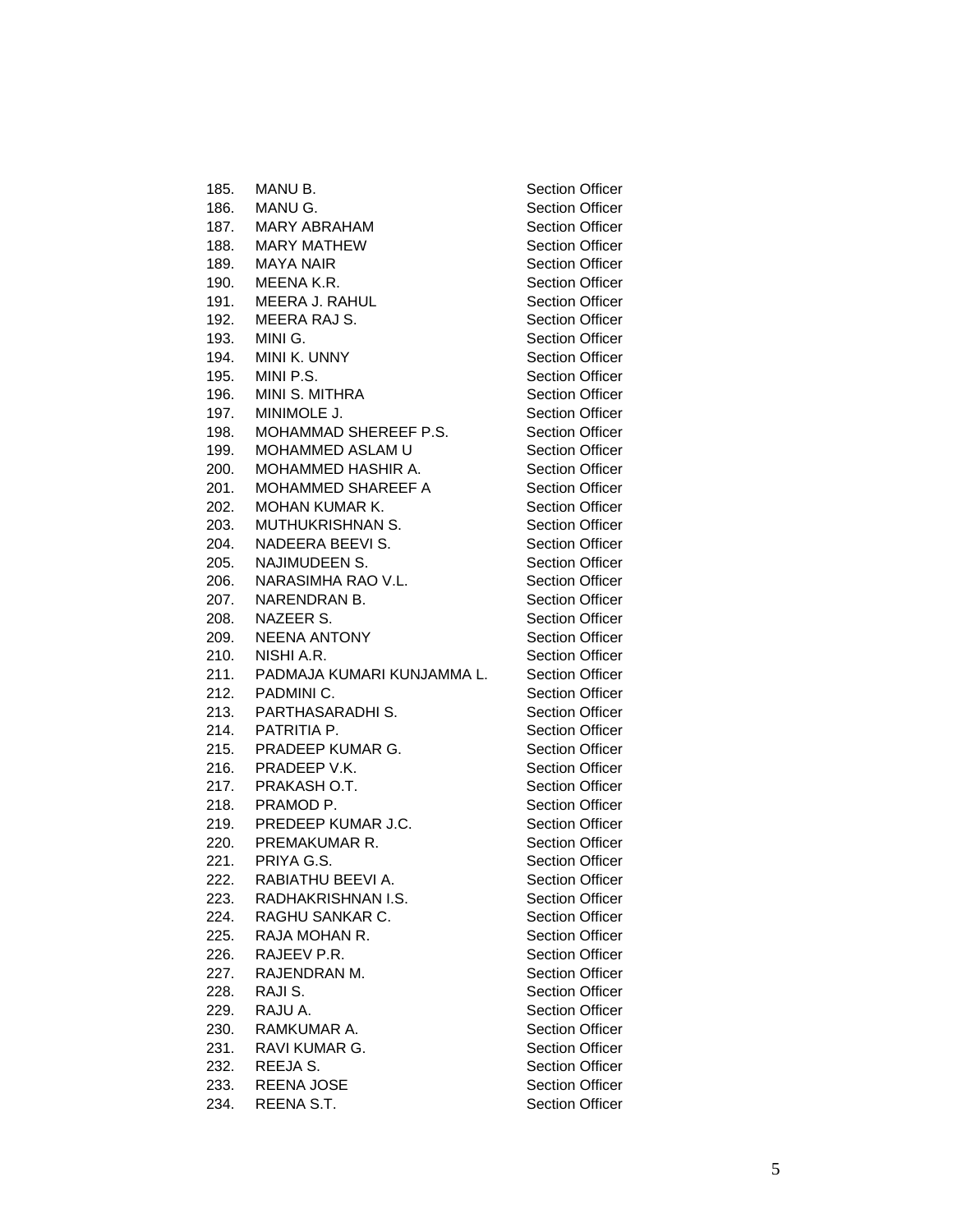| 235. | <b>REMA NAIR</b>        | Section Officer        |
|------|-------------------------|------------------------|
| 236. | REMA P.                 | Section Officer        |
| 237. | <b>REMADEVI AMMA S.</b> | Section Officer        |
| 238. | RENUKA L.               | Section Officer        |
| 239. | <b>REVATHY S.</b>       | <b>Section Officer</b> |
| 240. | <b>ROBIN XAVIER</b>     | Section Officer        |
| 241. | ROY R.R.                | Section Officer        |
| 242. | SABITHA M.S.            | Section Officer        |
| 243. | SAILESH S.              | Section Officer        |
| 244. | SAJ S.V.                | Section Officer        |
| 245. | SAJEEVA KUMARAN NAIR R. | Section Officer        |
| 246. | SANALKUMAR V.           | Section Officer        |
| 247. | SANDHYA R.P.            | Section Officer        |
| 248. | SANDHYA T.M.            | Section Officer        |
| 249. | <b>SANTHA MAYADEVI</b>  | Section Officer        |
| 250. | SANTHOSH G. NAIR        | Section Officer        |
| 251. | SANTHOSH KUMAR R.       | Section Officer        |
| 252. | Deleted                 |                        |
| 253. | SATHEESAN K.            | <b>Section Officer</b> |
| 254. | SATHY S.                | Section Officer        |
| 255. | SATHYASENAN M.          | Section Officer        |
| 256. | SHAHIRA BEEGAM S.       | Section Officer        |
| 257. | SHAMEEM A.              | Section Officer        |
| 258. | SHEEBA DEVAN            | Section Officer        |
| 259. | <b>SHEELA B. NAYAR.</b> | Section Officer        |
| 260. | SHERINE .V.THOMAS       | Section Officer        |
| 261. | SHINE S.K.              | Section Officer        |
| 262. | SHIRLEY R.              | Section Officer        |
| 263. | SINDHU DAS              | Section Officer        |
| 264. | SINDHU MOHAN P.         | Section Officer        |
| 265. | SITHARA M.              | Section Officer        |
| 266. | SOBHA R.                | Section Officer        |
| 267. | SREEJA G.SOMAN          | Section Officer        |
| 268. | SREEKALA R.             | Section Officer        |
| 269. | SREEKUMAR A.            | Section Officer        |
| 270. | <b>SREEKUMAR N.</b>     | Section Officer        |
| 271. | SREEKUMARA SARMA K.     | Section Officer        |
| 272. | STANLY GEORGE           | <b>Section Officer</b> |
| 273. | SUCHITRA R.             | Section Officer        |
| 274. | SUDARSAN ROSH           | Section Officer        |
| 275. | SUDHA KUMARY P.Y.       | Section Officer        |
| 276. | SUDHAKARAN C.           | Section Officer        |
| 277. | SUDHERMA S.             | Section Officer        |
| 278. | SUJATHA S.              | Section Officer        |
| 279. | SULEKHA VASUDEVAN       | Section Officer        |
|      |                         |                        |
| 280. | SUMA DEVI B.            | <b>Section Officer</b> |
| 281. | Deleted                 |                        |
| 282. | SUNEETH KUMAR T.S.      | Section Officer        |
| 283. | SUNIL KUMAR E.K.        | Section Officer        |
| 284. | SUNIL KUMAR J.L.        | Section Officer        |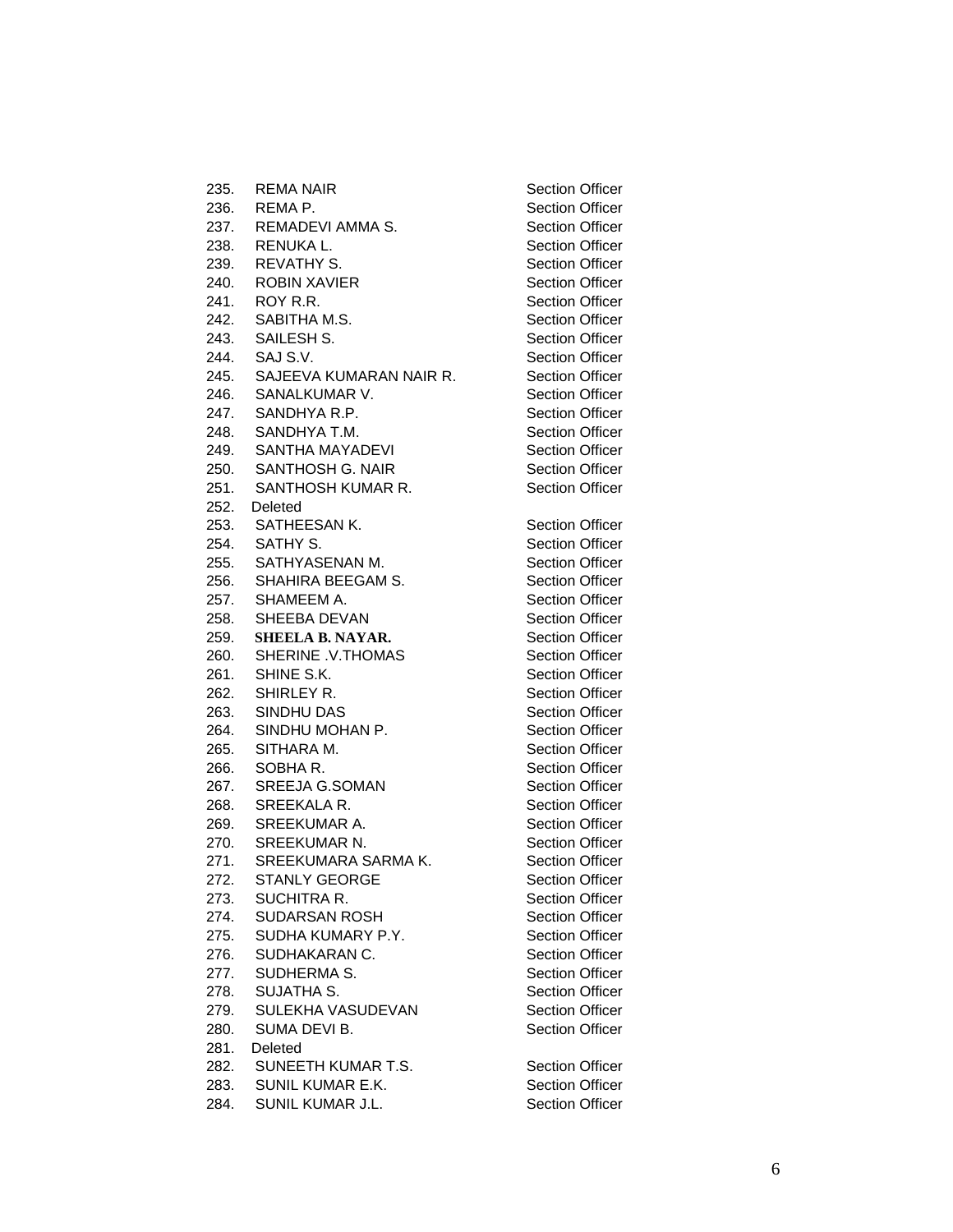| 285. | SUNIL N.                    | <b>Section Officer</b>                     |
|------|-----------------------------|--------------------------------------------|
| 286. | SUPRIYA G.                  | <b>Section Officer</b>                     |
| 287. | SUREKHA L.                  | <b>Section Officer</b>                     |
| 288. | SURESH BABU G.              | <b>Section Officer</b>                     |
|      | 289. SURESH BABU M.S.       | <b>Section Officer</b>                     |
| 290. | SURESH C.S.                 | <b>Section Officer</b>                     |
| 291. | SURESH G.                   | <b>Section Officer</b>                     |
| 292. | SURESH KUMAR A.             | <b>Section Officer</b>                     |
|      | 293. SURESH KUMAR C.K.      | <b>Section Officer</b>                     |
| 294. | <b>SUSAN SUNANDA MATHEW</b> | <b>Section Officer</b>                     |
| 295. | SUSEELA S.                  | <b>Section Officer</b>                     |
| 296. | <b>SUSHA ANTONY</b>         | <b>Section Officer</b>                     |
| 297. | SUSHAMA V.K.                | <b>Section Officer</b>                     |
| 298. | SYAMALA DEVI ANTHERJANAM P. | <b>Section Officer</b>                     |
|      | 299. THULASEEDHARAN P.      | <b>Section Officer</b>                     |
| 300. | <b>TREJU AUGUSTIN</b>       | <b>Section Officer</b>                     |
| 301. | UMA MAHESWARI S.            | <b>Section Officer</b>                     |
| 302. | UMA S.TAMPI                 | <b>Section Officer</b>                     |
| 303. | USHA KUMARI R.              | <b>Section Officer</b>                     |
| 304. | USHA P.V.                   | <b>Section Officer</b>                     |
| 305. | VALSALA KUMARI B.           | <b>Section Officer</b>                     |
| 306. | VIGNESWARA GUPTA SREE       | <b>Section Officer</b>                     |
| 307. | VIJAYA KUMAR P.S.           | <b>Section Officer</b>                     |
| 308. | VIJAYAKUMARI C.             | <b>Section Officer</b>                     |
| 309. | VIJAYAN NAIR S.             | <b>Section Officer</b>                     |
| 310. | VINOD KUMAR V.              | <b>Section Officer</b>                     |
| 311. | BABY S.                     | Section Officer (FC & D)                   |
|      | 312. DEVIKA RANI N.S.       | Section Officer (FC & D)                   |
| 313. | JAYAKUMARI K.               | Section Officer (FC & D)                   |
| 314. | JAYAMMA K.K.                | Section Officer (FC & D)                   |
| 315. | KALA P.                     | Section Officer (FC & D)                   |
| 316. | LEELA R.                    | Section Officer (FC & D)                   |
| 317. | LIJITHA ATHANICKAL          | Section Officer (FC & D)                   |
| 318. | MARIAMMA I.                 | Section Officer (FC & D)                   |
| 319. | MINI S.                     | Section Officer (FC & D)                   |
| 320. | NABEESA BEEVI M.            | Section Officer (FC & D)                   |
| 321. | NEZEEMUDEEN K.A.            | Section Officer (FC & D)                   |
| 322. | PADMAJA DEVI V.S.           | Section Officer (FC & D)                   |
| 323. | PATHMAJA B.K.               | Section Officer (FC & D)                   |
| 324. | PRASANNA KUMARY S.          | Section Officer (FC & D)                   |
| 325. | PRATHAPACHANDRAN A.         | Section Officer (FC & D)                   |
| 326. | SHEELA S.                   | Section Officer (FC & D)                   |
| 327. | SINDHU O.                   | Section Officer (FC & D)                   |
| 328. | SOBHIKUTTY A.               | Section Officer (FC & D)                   |
| 329. | SREEDEVI V.S.               | Section Officer (FC & D)                   |
| 330. | <b>SREELEKSHMY S.</b>       | Section Officer (FC & D)                   |
| 331. | VIJAYAKUMARAN NAIR P.       | Section Officer (FC & D)                   |
| 332. | SAJEEV L.                   | Section Officer (FC & D) (Higher<br>Grade) |
| 333. | VASAVAN V.                  | Section Officer (FC & D) (Higher           |
|      |                             | Grade)                                     |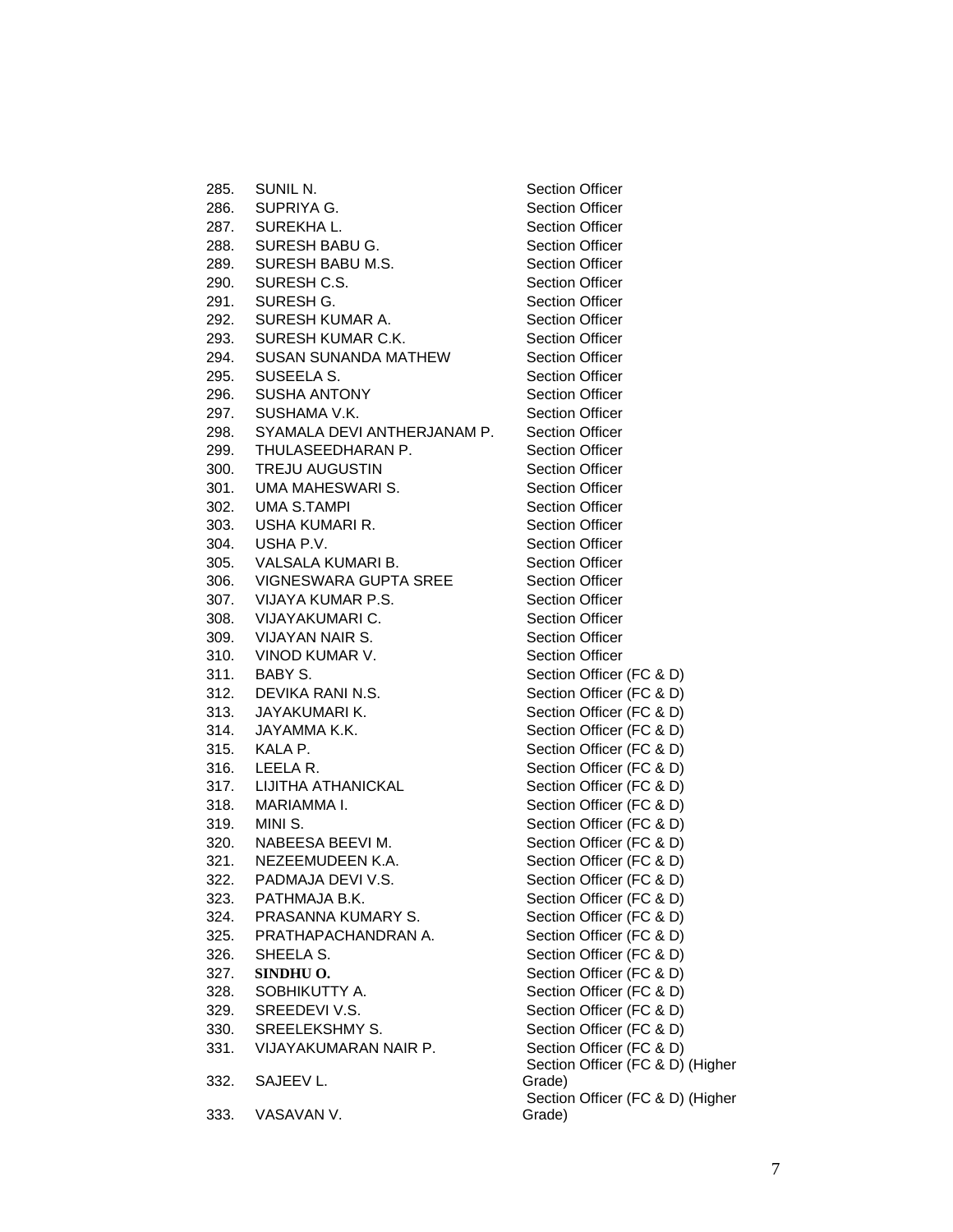334. ABBY ABRAHAM CYRUS 335. ABDUL NASSEER A. Section Officer (Higher Grade) 336. ANIL KUMAR S. Section Officer (Higher Grade) 337. ANIL U. Section Officer (Higher Grade) 338. ANITHA MADHAVAN Section Officer (Higher Grade) 339. ANJALI GOPINATH L. Section Officer (Higher Grade) 340. ANNIE THOMAS P. Section Officer (Higher Grade) 341. BEENA CHACKO Section Officer (Higher Grade) 342. BINDU I.R. Section Officer (Higher Grade) 343. BINDU R. Section Officer (Higher Grade) 344. CHITRA DEVI V. Section Officer (Higher Grade) 345. HARI KUMAR S. Section Officer (Higher Grade) 346. HAYLEY STANCIL Section Officer (Higher Grade) 347. HIRAN G. Section Officer (Higher Grade) 348. JAYASANKAR PRASAD A. Section Officer (Higher Grade) 349. JAYASREE B.H. Section Officer (Higher Grade) 350. KALESH BABU G. Section Officer (Higher Grade) 351. KAMALAMMAL V. Section Officer (Higher Grade) 352. LEKHA K.S. Section Officer (Higher Grade) 353. **LEKSHMI DEVI P.R.** Section Officer (Higher Grade) 354. MAHESWARI P. Section Officer (Higher Grade) 355. MAYA DEVI C.B. Section Officer (Higher Grade) 356. MINI K.V. Section Officer (Higher Grade) 357. NASARUDEEN S. Section Officer (Higher Grade) 358. NIRMALA JAYAKUMAR Section Officer (Higher Grade) 359. PRABHAKARAN S. Section Officer (Higher Grade) 360. PRASANNA KUMAR J.G Section Officer (Higher Grade) 361. PREETHA GOPINATH Section Officer (Higher Grade) 362. PREMA S. NAIR Dr. Section Officer (Higher Grade) 363. RAJAN R. Section Officer (Higher Grade) 364. RAJEEV J.K. Section Officer (Higher Grade) 365. RAJNARAYAN R. Section Officer (Higher Grade) 366. RENUKA S. Section Officer (Higher Grade) 367. RESMI R. Section Officer (Higher Grade) 368. SAFEER A. Same Section Officer (Higher Grade) 369. SAJEEV DHAS Section Officer (Higher Grade) 370. SAJI C.S Section Officer (Higher Grade) Section Officer (Higher Grade) 371. SALIJA S. Section Officer (Higher Grade) 372. SANTHOSH KUMAR A.G. Section Officer (Higher Grade) 373. SANTHOSH KUMAR D.S. Section Officer (Higher Grade) 374. SHAJIKUMAR S.V. Section Officer (Higher Grade) 375. SHEELA V. Sand Controller Section Officer (Higher Grade) 376. SHOBA K. Sand Section Officer (Higher Grade) 377. SHYLAJA S. Sand Section Officer (Higher Grade) 378. SINDHU GEORGE Section Officer (Higher Grade) 379. SIVAKUMAR C. Sand Section Officer (Higher Grade) 380. SIVARAJAN M. Section Officer (Higher Grade) 381. SOMOLE J. PANICKER Section Officer (Higher Grade)

 Section Officer (FC & D) (Higher Grade) 382. SREELEKHA K.K. Section Officer (Higher Grade)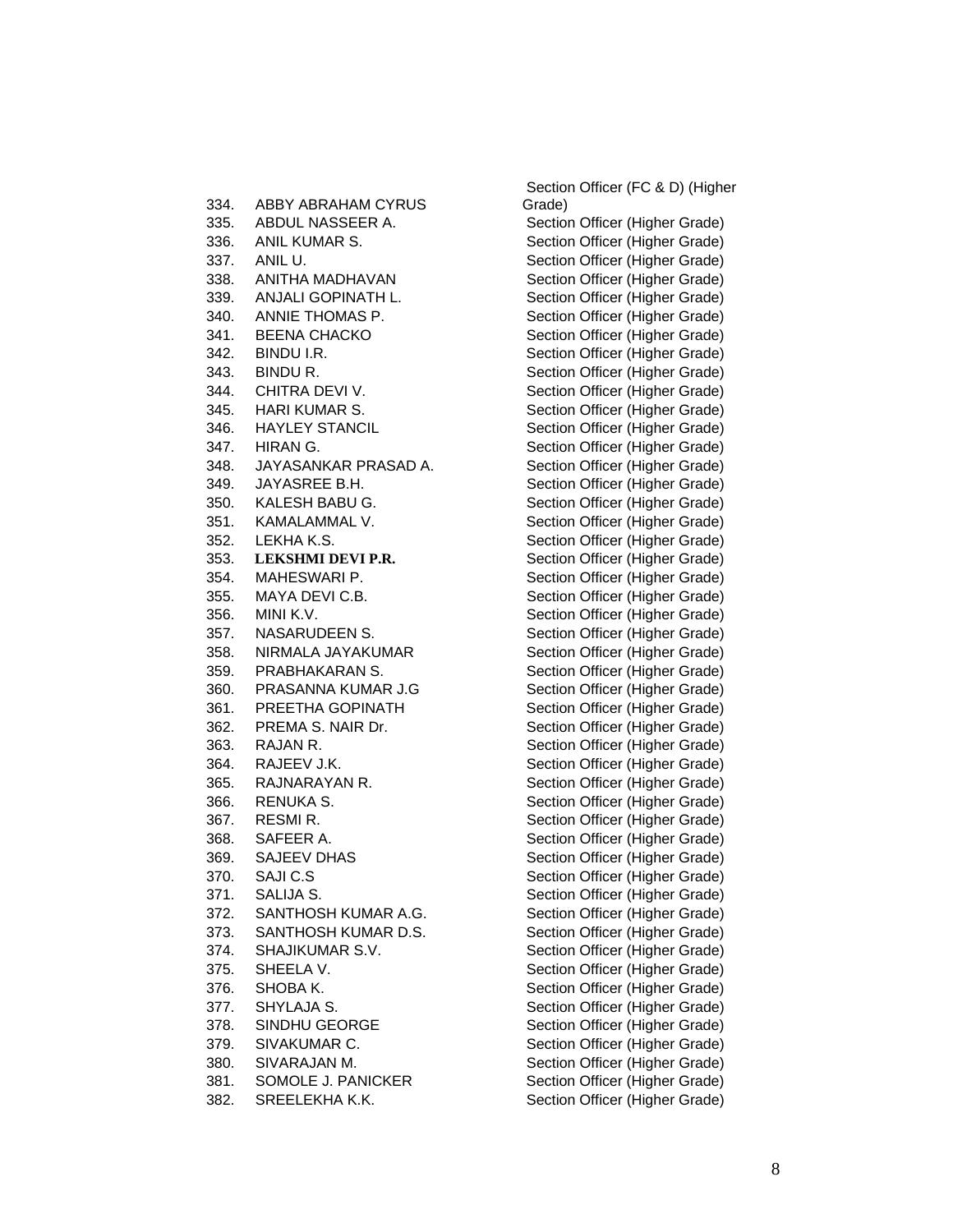- 383. SUDHA PARVATHY K. Section Officer (Higher Grade) 384. SUNIL KUMAR K. Section Officer (Higher Grade) 385. SUSY MOLE K.S. Sand Section Officer (Higher Grade) 386. TARA KUMARI PILLAI Section Officer (Higher Grade) 387. THOMAS P.P. Section Officer (Higher Grade) 388. THOMAS T.J. Section Officer (Higher Grade) 389. UMA DEVI S. Section Officer (Higher Grade) 390. VIJAYAKUMAR S. Section Officer (Higher Grade) 391. VIJAYAN A. Section Officer (Higher Grade) 392. WILFRED P. GEORGE Section Officer (Higher Grade) 393. WILLIAM GEORGE DANIEL Section Officer (Higher Grade) 394. NAZIMUDEEN M. Health Information Officer 395. VINODA A.K. **RESIDENT NURSE**  396. ANIL KUMAR J. Selection Grade Assistant 397. ANITHA S. Selection Grade Assistant 398. ARUN KUMAR S. Selection Grade Assistant 399. ASOKAKUMAR V.K. Selection Grade Assistant 400. BEENA V.A. Selection Grade Assistant 401. BELRAJ R. Selection Grade Assistant 402. FILDAS JOSE J. Selection Grade Assistant 403. FRANCIS BABU C. Selection Grade Assistant 404. GAYATHRI B. Selection Grade Assistant 405. GEETHA D. Selection Grade Assistant 406. GOPAKUMAR G. Selection Grade Assistant 407. HABEEB MOHAMMED K. Selection Grade Assistant 408. INDU PARVATHY R MENON Selection Grade Assistant 409. JALAJAKUMARI R. Selection Grade Assistant 410. JANARDHANAN V. Selection Grade Assistant 411. Deleted 412. JAYA KUMAR K. Selection Grade Assistant 413. JOBOY V. Selection Grade Assistant 414. JOHNSON GEORGE Selection Grade Assistant 415. MAYA K. NAIR Selection Grade Assistant 416. MOHANAN K.R. Selection Grade Assistant 417. NEEMA M.P. Selection Grade Assistant 418. RADHAKRISHNAN NAIR B. Selection Grade Assistant 419. RAJEEV L.P. Selection Grade Assistant 420. RAJESH R. Selection Grade Assistant 421. RAVEENDRAN K. Selection Grade Assistant 422. SASIKALA K.B. Salection Grade Assistant 423. SASIKUMAR S. Salection Grade Assistant 424. SHIJO P. JOY MATHEWS Selection Grade Assistant 425. SIMMI B. Selection Grade Assistant 426. SREEKUMAR A. Selection Grade Assistant 427. SUDHAMONY T. Subsettion Grade Assistant 428. SURJUSE T. Subsettion Grade Assistant 429. GIREESH S. Senior Grade Assistant 430. REGHUNADHAN NAIR G. Senior Grade Assistant 431. SAJITHKHAN A.S. Senior Grade Assistant
- 432. ABEY TITUS VERGIS **ASSISTEM**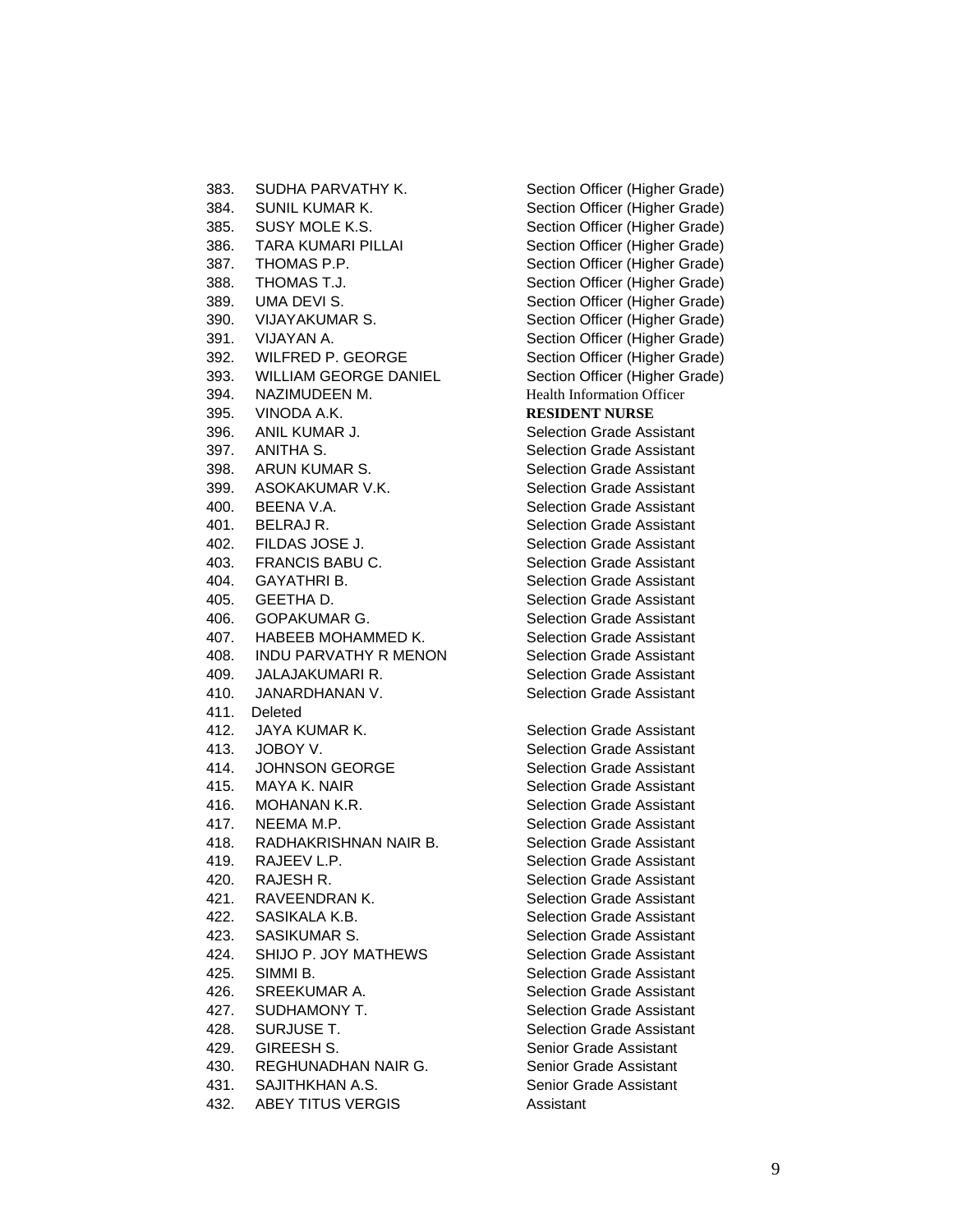| 433. | ABHILASH A.K.             | Assistant |
|------|---------------------------|-----------|
| 434. | ABHILASH R.V.             | Assistant |
| 435. | ABHILASH S.               | Assistant |
|      | 436. ABHILASH T.R.        | Assistant |
|      | 437. ADARSH T.H.          | Assistant |
|      | 438. AISWARYA REX         | Assistant |
|      | 439. AJANTA S.V.          | Assistant |
|      | 440. AJAY D.N.            | Assistant |
|      | 441. AJINA A. MOHAMMED    | Assistant |
|      | 442. AJINI KARAN          | Assistant |
| 443. | AJITH R.                  | Assistant |
|      | 444. AMAL SUSEEL          | Assistant |
|      | 445. ANAS MUHAMMED H.     | Assistant |
| 446. | ANEES M.A.                | Assistant |
| 447. | ANI A.                    | Assistant |
| 448. | ANIL KUMAR D.             | Assistant |
|      | 449. ANIL KUMAR P.        | Assistant |
|      | 450. ANIL KUMAR S.        | Assistant |
|      | 451. ANISHA KUMARI R.S.   | Assistant |
|      | 452. ANISH KUMAR M.S.     | Assistant |
|      | 453. ANITHA MOLY JOHN     | Assistant |
|      | 454. ANJANA SHANKAR       | Assistant |
|      | 455. ANOOP R              | Assistant |
|      | 456. ANU LEKSHMI.N.J      | Assistant |
|      | 457. ANUPAMA P.S.         | Assistant |
| 458. | ANUPAMA V.T.              | Assistant |
| 459. | ANVAR ALI AHAMMED M.      | Assistant |
| 460. | ARUNA GOPALAKRISHNAN      | Assistant |
| 461. | ARUN S.S.                 | Assistant |
| 462. | ASHA B.                   | Assistant |
| 463. | ASWATHY L.V.              | Assistant |
| 464. | <b>ATHIRA MOHAN</b>       | Assistant |
| 465. | AYSHA N.                  | Assistant |
|      | 466. BABITHA SAIRA MATHEW | Assistant |
|      | 467. BABY MAYA R.         | Assistant |
|      | 468. BEENA KUMARY R.      | Assistant |
|      | 469. BEENA L.             | Assistant |
| 470. | BEENA S.G.                | Assistant |
|      | 471. BETSY S. NELSON      | Assistant |
| 472. | <b>BHAGYANATH T.G.</b>    | Assistant |
| 473. | Deleted                   |           |
| 474. | BIJAYKRISHNA T.S.         | Assistant |
| 475. | BIJOY K.                  | Assistant |
| 476. | <b>BIJUDAS C.S.</b>       | Assistant |
| 477. | BIJU M.L.                 | Assistant |
| 478. | BINDU.E                   | Assistant |
| 479. | BINDU L.A.                | Assistant |
| 480. | BINDU M.R.                | Assistant |
|      | 481. BINI M.B.            | Assistant |
|      | <b>BINOY MATHEW</b>       |           |
| 482. |                           | Assistant |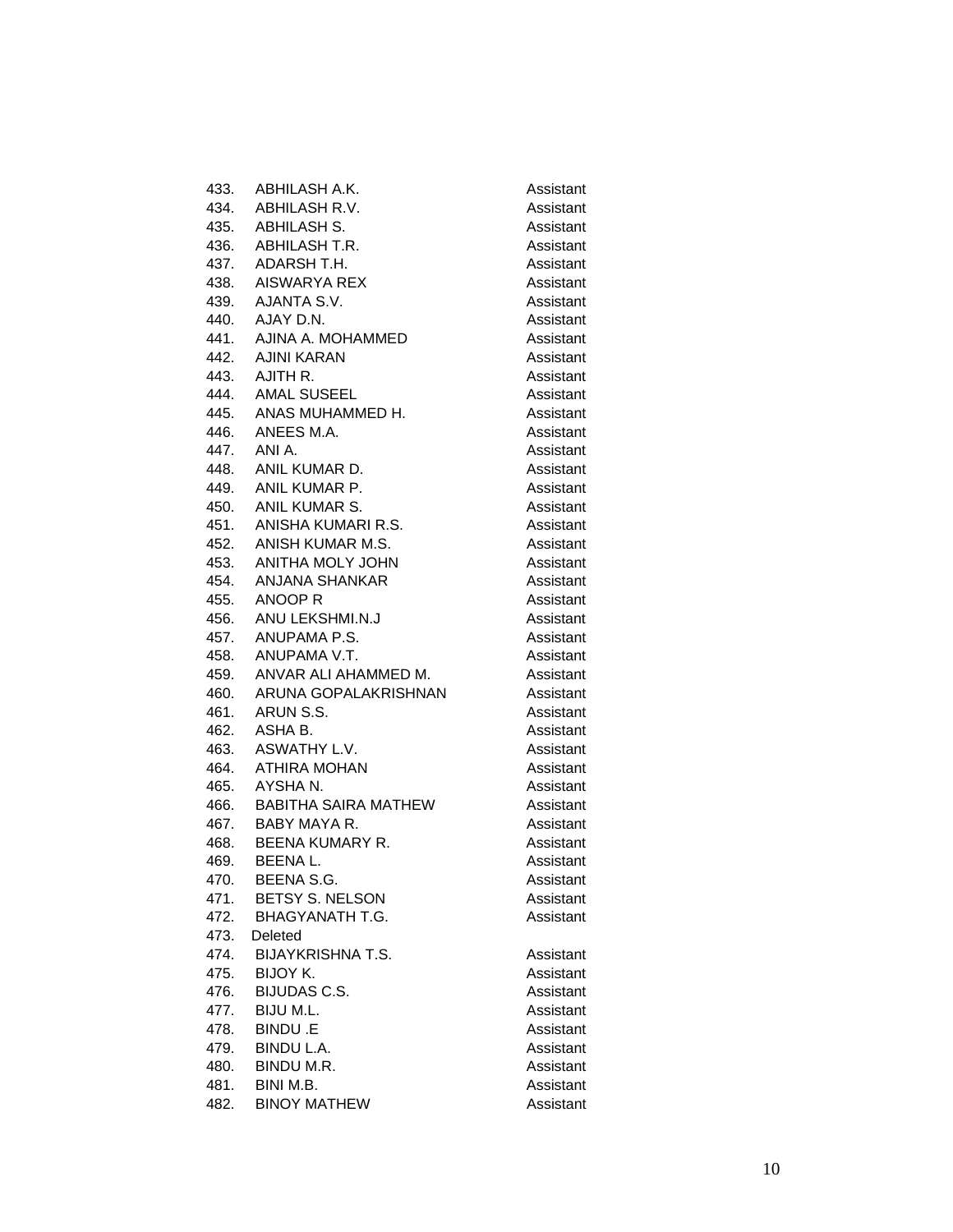| 483. | BINU G.                  | Assistant |
|------|--------------------------|-----------|
| 484. | BINU M.                  | Assistant |
| 485. | <b>BUSHARA F.</b>        | Assistant |
| 486. | DEEPA FRANCES PRAKASH    | Assistant |
| 487. | DEEPA SREEKANTAN G.      | Assistant |
| 488. | <b>DEEPTHY PETERS</b>    | Assistant |
| 489. | DEEPU S.                 | Assistant |
| 490. | DEVIKA NATH R.           | Assistant |
| 491. | DHANYA K.                | Assistant |
| 492. | <b>DIANA JOSEPH MANI</b> | Assistant |
| 493. | DINESH KUMAR K.S.        | Assistant |
| 494. | <b>DIVYA DINESH</b>      | Assistant |
| 495. | DIVYA G.S.               | Assistant |
| 496. | EBYMON S.                | Assistant |
|      | 497. EDWIN D.R.          | Assistant |
| 498. | <b>ELSY JOSEPH</b>       | Assistant |
| 499. | FAZEELA L.               | Assistant |
| 500. | <b>FRANCIS ANTONY</b>    | Assistant |
| 501. | GIRISH R.G.              | Assistant |
| 502. | HARI KUMAR P.G.          | Assistant |
| 503. | HARISH.S.I               | Assistant |
| 504. | INDU V.G.                | Assistant |
| 505. | JAFFAR KHAN T.           | Assistant |
| 506. | JAYAKUMAR D.             | Assistant |
| 507. | JAYARAJ J.               | Assistant |
| 508. | JAYA SUDHA R.P.          | Assistant |
| 509. | JITHA V.L.               | Assistant |
| 510. | JOHN D.M.                | Assistant |
| 511. | <b>JOSE VARGHESE</b>     | Assistant |
| 512. | KAVITHA V.               | Assistant |
| 513. | KIRAN T DAS              | Assistant |
| 514. | KUMARI J.                | Assistant |
| 515. | LAKSHMI VENUGOPAL        | Assistant |
|      | 516. LEENA JOHN          | Assistant |
|      | 517. LEKSHMI G.N.        | Assistant |
|      | 518. LINI D.L.           | Assistant |
|      | 519. LYN JAMES           | Assistant |
| 520. | MANEESH R.               | Assistant |
| 521. | MANJUSHA R.              | Assistant |
| 522. | MAYA P.R.                | Assistant |
| 523. | MEENA S.                 | Assistant |
| 524. | MEERA D.N.               | Assistant |
| 525. | MEERA M.J.               | Assistant |
| 526. | MEERA RANI V.S.          | Assistant |
| 527. | MINIMOL J.               | Assistant |
| 528. | MOLY N.                  | Assistant |
| 529. | MONIKANTAN NAIR G.       | Assistant |
| 530. | MUHAMMED YASIR M.        | Assistant |
| 531. | NAVEEN S.L.              | Assistant |
| 532. | NAZEERA BEEVI H.         | Assistant |
|      |                          |           |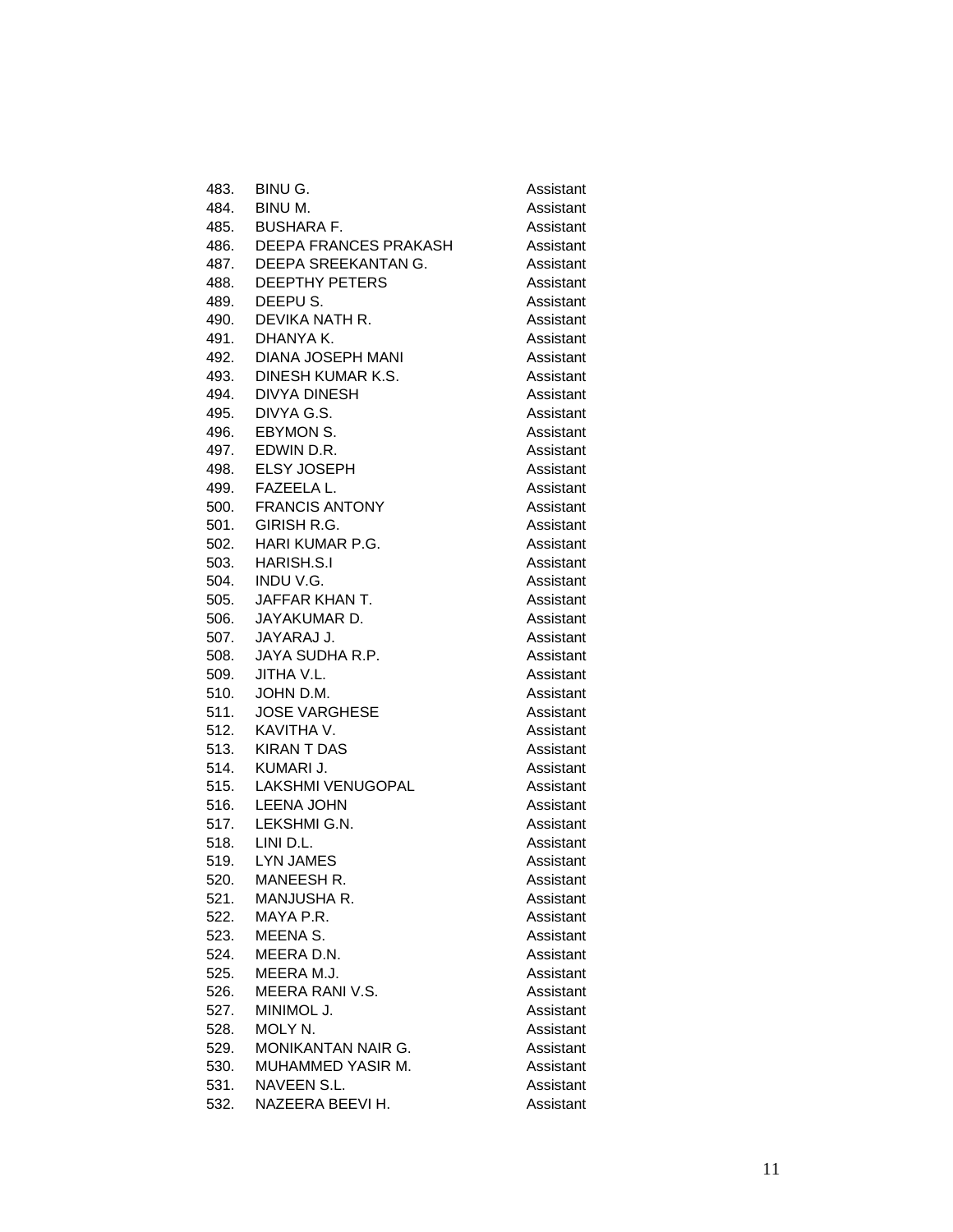| 533. | NISHA A.                  | Assistant |
|------|---------------------------|-----------|
| 534. | NISHI MOLE L.I.           | Assistant |
| 535. | PARVATHY MUKUNDAN         | Assistant |
| 536. | PRABHULLA KHOSH V.        | Assistant |
| 537. | PRAMOD B.                 | Assistant |
| 538. | PRASANNA S. NAIR          | Assistant |
| 539. | PRASANTH E.J.             | Assistant |
| 540. | PREETHA S.                | Assistant |
| 541. | PREETHI P.K.              | Assistant |
|      | 542. PRIYANJANA PRABHAKAR | Assistant |
|      | 543. RADHA DEVI S.        | Assistant |
|      | 544. RAJANIKANTH V.       | Assistant |
|      | 545. RAJANI N.            | Assistant |
|      | 546. RAJANI R.            | Assistant |
| 547. | RAJASREE V.K.             | Assistant |
|      | 548. RAJEEV SUDHAKARAN    | Assistant |
| 549. | RAJENDRAN V.              | Assistant |
| 550. | RAJESH KUMAR S.           | Assistant |
| 551. | RAJESH M.T.               | Assistant |
|      | 552. RAJESH S.            | Assistant |
|      | 553. RAJI R.              | Assistant |
|      | 554. RAMALAL R.           | Assistant |
|      | 555. RANJINI R.           | Assistant |
|      | 556. RASEENA S.           | Assistant |
| 557. | RASIM H.                  | Assistant |
| 558. | REJANI PRAKASH R.         | Assistant |
| 559. | REMYA P.J.                | Assistant |
| 560. | RENJITH P.                | Assistant |
| 561. | RENJITHSEKHAR R.          | Assistant |
| 562. | RENJU GOPAL V.            | Assistant |
| 563. | RENJU G.R.                | Assistant |
| 564. | RESHMI RAJAGOPALAN        | Assistant |
| 565. | RONY I.                   | Assistant |
| 566. | SAILESHKUMAR R.           | Assistant |
| 567. | SAJAN SASIDHARAN          | Assistant |
| 568. | SAJEENA.R.S.              | Assistant |
| 569. | SAJITH A.V.               | Assistant |
| 570. | SAJUMAL T.S.              | Assistant |
| 571. | SANDHYA RANI V.S.         | Assistant |
| 572. | SANGEETHA C.L.            | Assistant |
| 573. | SANGEETHA K.M.            | Assistant |
| 574. | SANIL KUMAR K.            | Assistant |
| 575. | SANTHOSH KUMAR R.         | Assistant |
| 576. | SARA SUSAN ABRAHAM        | Assistant |
| 577. | SARIKA P.R.               | Assistant |
| 578. | SARITHA J.N.              | Assistant |
| 579. | SATHEESH S.               | Assistant |
| 580. | SHAJILA N.                | Assistant |
| 581. | SHANI S.                  | Assistant |
| 582. | SHEELA R.K.               | Assistant |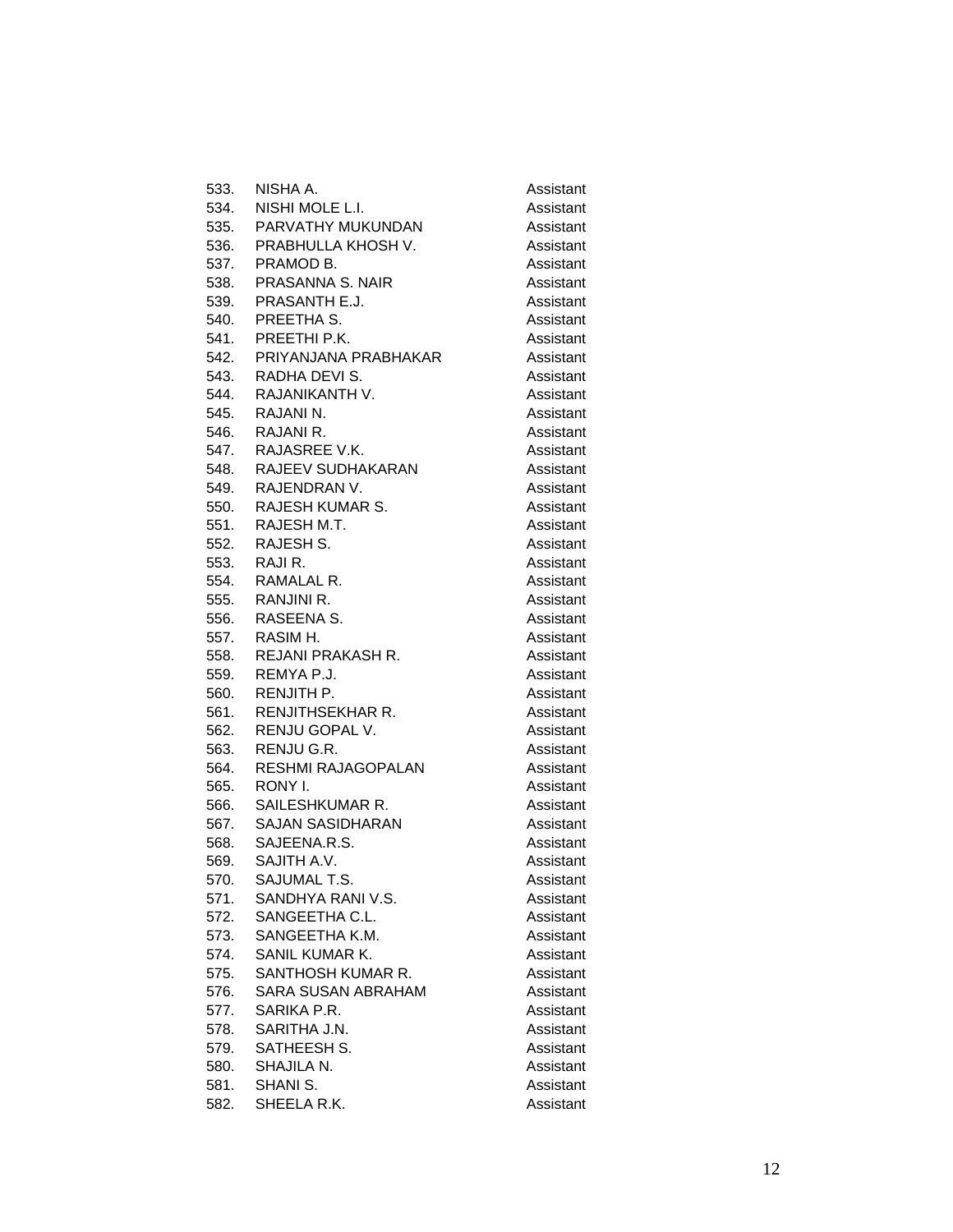| 583. | SHIBIN R.S.                | Assistant  |
|------|----------------------------|------------|
|      | 584. SHIBI R.              | Assistant  |
|      | 585. SHIBU V.              | Assistant  |
|      | 586. SHIJO I. THOMAS       | Assistant  |
|      | 587. SHIJU MATHEW          | Assistant  |
|      | 588. SINDHU P.S.           | Assistant  |
|      | 589. SMITHA J.S.           | Assistant  |
|      | 590. SMITHA S.             | Assistant  |
|      | 591. SMITHA S. NAIR        | Assistant  |
|      | 592. SONA RANI A.S.        | Assistant  |
|      | 593. SOUMYA S.             | Assistant  |
|      | 594. SREEJA MOL P.         | Assistant  |
|      | 595. SREEJA SREEDHARAN R.  | Assistant  |
|      | 596. SREEJITH G.S.         | Assistant  |
|      | 597. SREEJITH K.G.         | Assistant  |
|      | 598. SREEJITH M.P.         | Assistant  |
|      | 599. SREEJITH S.           | Assistant  |
|      | 600. SREEKUMAR B.          | Assistant  |
|      | 601. SREELA K. SIVAPAL     | Assistant  |
|      | 602. SREENATH S.           | Assistant  |
|      | 603. SUDERSANAN T.         | Assistant  |
|      | 604. SUJEENDRA Y.S.        | Assistant  |
|      | 605. SUJU SATHYANATHAN     | Assistant  |
|      | 606. SUMA V.S.             | Assistant  |
|      | 607. SUNU SATHYANATHAN     | Assistant  |
|      | 608. THEERTHA BABU         | Assistant  |
| 609. | VEBHIN D.                  | Assistant  |
|      | 610. VIKRAMAN NAIR K.      | Assistant  |
|      | 611. VINOD KUMAR S.        | Assistant  |
| 612. | VINOD V.                   | Assistant  |
|      | 613. YUSEPH M.A.           | Assistant  |
|      | 614. AJITHA P.E.           | Office Sup |
|      | 615. AMBIKA KUMARI AMMA L. | Office Sup |
|      | 616. ASOKAN K.             | Office Sup |
|      | 617. AYYAPPAN PILLAI A.    | Office Sup |
|      | 618. BEENA KUMARIN.        | Office Sup |
|      | 619. BEENA S.              | Office Sup |
|      | 620. CHITHRA S.J.          | Office Sup |
| 621. | CIJI R.                    | Office Sup |
| 622. | ELSY P.U.                  | Office Sup |
| 623. | GEETHA KUMARI R.           | Office Sup |
| 624. | <b>GIRIJA KUMARI K.</b>    | Office Sup |
| 625. | GIRIJA L.                  | Office Sup |
| 626. | KUMARI RADHIKA J.          | Office Sup |
| 627. | LATHA KUMARY B.            | Office Sup |
| 628. | LATHA S.K.                 | Office Sup |
| 629. | LEKHA R.                   | Office Sup |
| 630. | MAHESWARI AMMA B.          | Office Sup |
| 631. | MEENAKUMARY AMMA M.        | Office Sup |
|      | 632. NASEEBA BEEVIS.       | Office Sup |

sistant ice Superintendent ice Superintendent ice Superintendent ice Superintendent ice Superintendent ice Superintendent ice Superintendent ice Superintendent ice Superintendent ice Superintendent ice Superintendent ice Superintendent ice Superintendent ice Superintendent ice Superintendent ice Superintendent ice Superintendent ice Superintendent ice Superintendent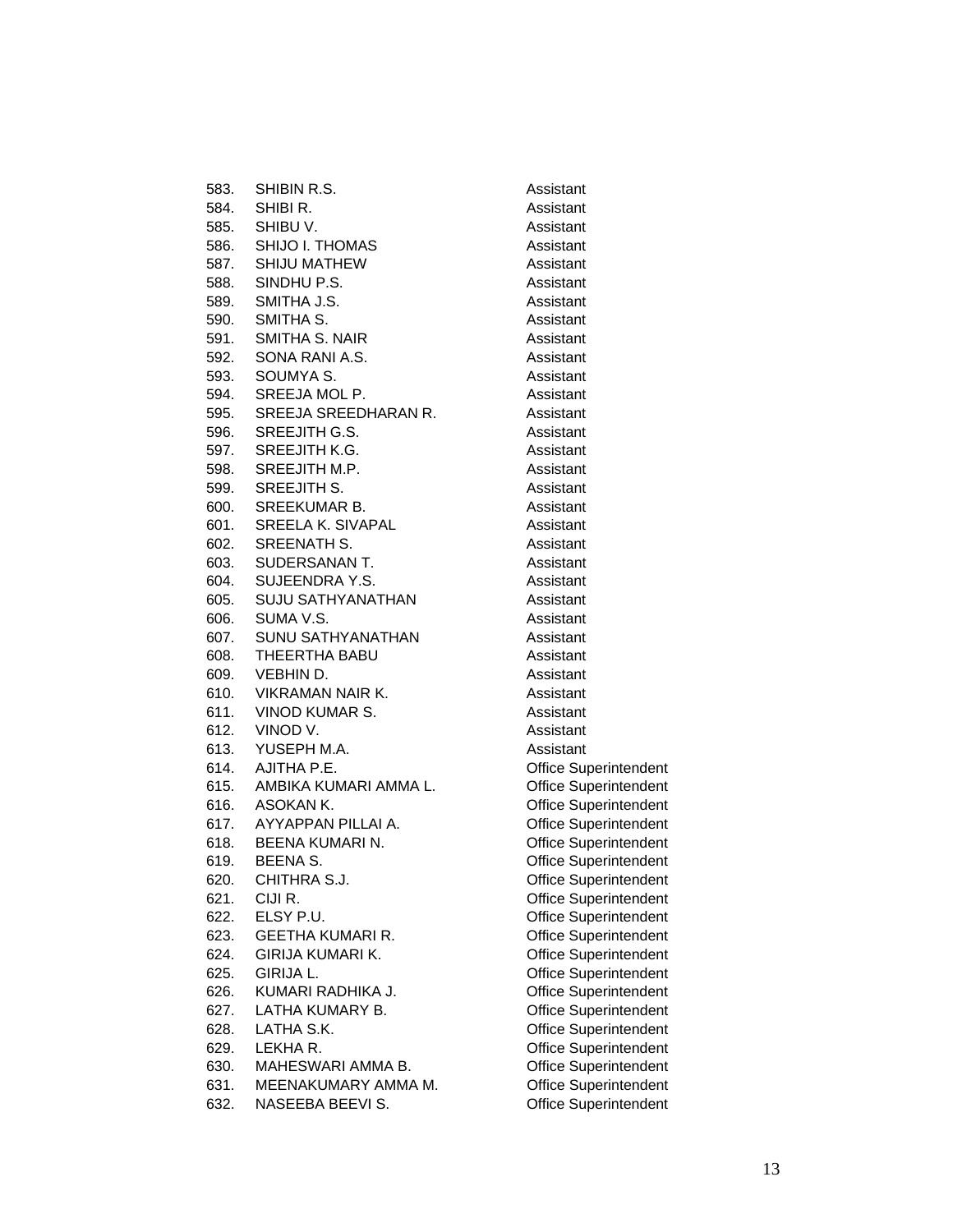| 633. | NOBLE B.S.                |
|------|---------------------------|
| 634. | PRASANNA KUMARI P.        |
| 635. | Deleted                   |
| 636. | SATHY KUMARY R.           |
| 637. | <b>SHAJI JEROME</b>       |
| 638. | SOBHA S.                  |
| 639. | <b>SREEKUMARY S.</b>      |
| 640. | SUDARSANAN PILLAI K.      |
| 641. | VASANTHAKUMARYAMMA A.     |
| 642. | VASANTHY C.               |
| 643. | AMBILI T.S.               |
| 644. | <b>BINU.S. SARASWATHY</b> |
| 645. | CELINE A.                 |
| 646. | GIRLY I.P.                |
| 647. | LATHIKAMANY A.            |
| 648. | LEKHA I.G.                |
| 649. | LEKSHMY S.S.              |
| 650. | MANJU RANI V.S.           |
| 651. | OMANA S.                  |
| 652. | RAJALEKSHMY S.            |
| 653. | RAJESWARI AMMA G.         |
| 654. | RAJI V.K.                 |
| 655. | RAMADEVI K.G.             |
| 656. | REMA DEVI S.              |
| 657. | SANTHI B.                 |
| 658. | SHEEJA ILLIAS             |
| 659. | SINDHU T.                 |
| 660. | SUBAIDA BEEVI A.          |
| 661. | SUDHARMA A.L.             |
| 662. | SUGANTHI J.               |
| 663. | SUNEETHI M.               |
| 664. | SURESH R.                 |
| 665. | SUSEELA K.                |
| 666. | VALSALA V.                |
|      | 667. Deleted              |
| 668. | KRISHNA KUMARI C.         |
| 669. | LALI L.                   |
| 670. | SASEENDRAN C.             |
|      | 671. Deleted              |
| 672. | KUMARI THANKOM S.         |
|      |                           |
| 673. | RADHAKRISHNAN NAIR N.     |
| 674. | ABHILASH T.R.             |
| 675. | ANILA ANTONY              |
| 676. | JAYASUDHAN J.S.           |
| 677. | JOBY JOSEPH               |
| 678. | Deleted                   |
| 679. | PRADEEPA KUMARI V.S.      |
| 680. | PRASANTH V.               |
| 681. | RAJESH R.                 |
|      | 682. Deleted              |

**Office Superintendent Office Superintendent Office Superintendent** Office Superintendent **Office Superintendent Office Superintendent Office Superintendent** Office Superintendent Office Superintendent Selection Grade Typist Selection Grade Typist Selection Grade Typist Selection Grade Typist Selection Grade Typist Selection Grade Typist Selection Grade Typist Selection Grade Typist Selection Grade Typist Selection Grade Typist Selection Grade Typist Selection Grade Typist Selection Grade Typist Selection Grade Typist Selection Grade Typist Selection Grade Typist Selection Grade Typist Selection Grade Typist Selection Grade Typist Selection Grade Typist Selection Grade Typist Selection Grade Typist Selection Grade Typist Selection Grade Typist **Clerical Assistant** Clerical Assistant **Clerical Assistant** Clerical Assistant (Higher Grade) Clerical Assistant (Higher Grade) Clerical Assistant (Skilled) Clerical Assistant (Skilled) Clerical Assistant (Skilled) Clerical Assistant (Skilled)

Clerical Assistant (Skilled) Clerical Assistant (Skilled) Clerical Assistant (Skilled)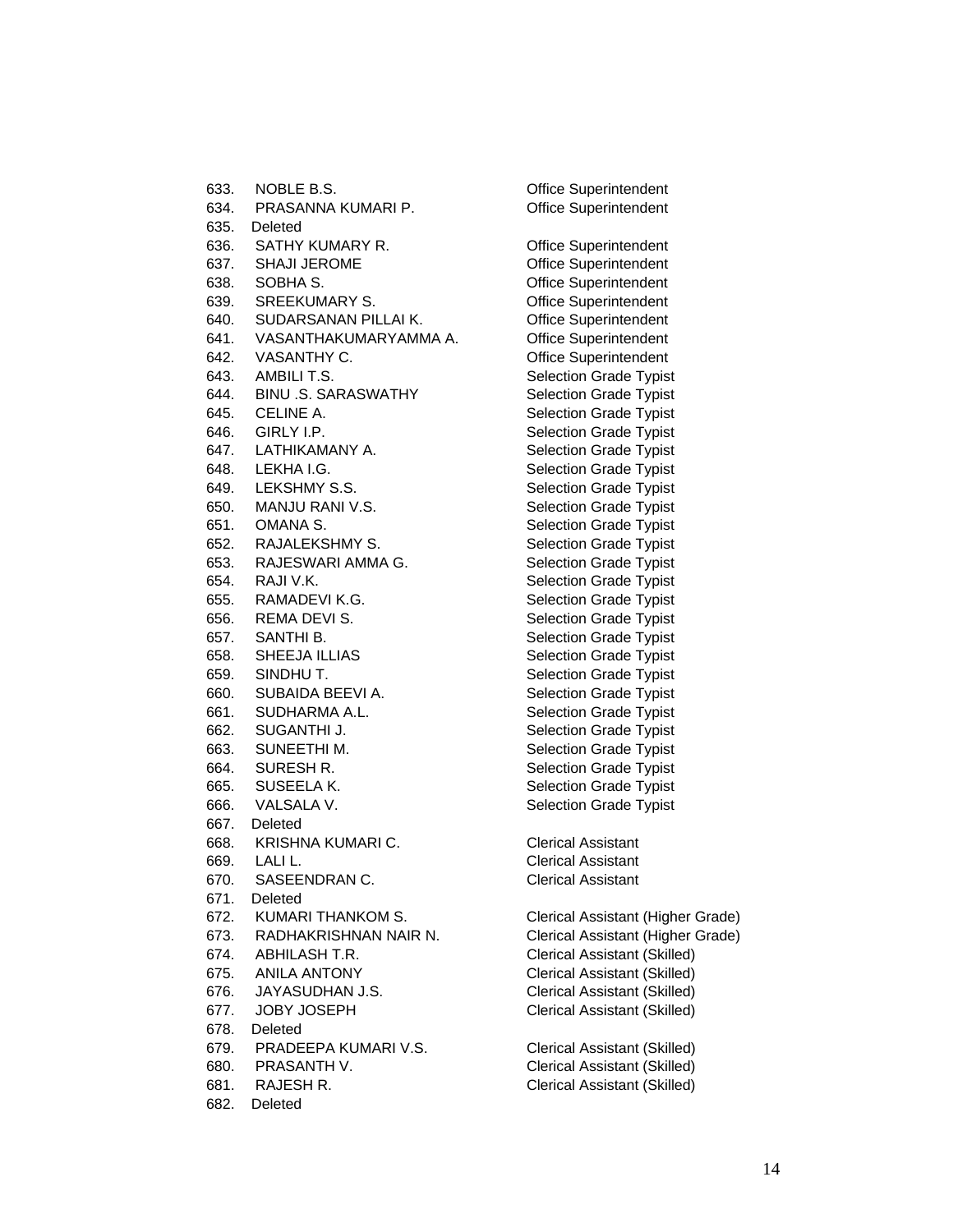| 683. | RUGMINI.P                 | Cleric      |
|------|---------------------------|-------------|
| 684. | SHAJAHAN M.               | Cleric      |
| 685. | AJITH KUMAR G.I.          | Cleric      |
| 686. | Deleted                   |             |
| 687. | CHANDRIKA N.              | Cleric      |
| 688. | <b>GEETHA KUMARI V.</b>   | Cleric      |
| 689. | JADADHARAN NAIR K.        | Cleric      |
| 690. | JANARDHANAN NAIR A.       | Cleric      |
| 691. | JAYAKUMARY K.             | Cleric      |
| 692. | MARIA PUSHPAM R.          | Cleric      |
| 693. | MOHANA KUMAR R.           | Cleric      |
| 694. | PRASANNA KUMARI G.        | Cleric      |
| 695. | PUSHPALATHA K.            | Cleric      |
| 696. | SIVAKUMARAN NAIR N.       | Cleric      |
| 697. | SURESH K.                 | Cleric      |
| 698. | VASANTHA KUMARI G.R.      | Cleric      |
| 699. | VENUGOPALAN NAIR C.       | Cleric      |
| 700. | <b>Deleted</b>            |             |
| 701. | VIJAYAKUMAR R.            | Cleric      |
| 702. | VIJAYAN C.                | Cleric      |
| 703. | WILSON N.                 | Cleric      |
|      |                           | Cleric      |
| 704. | MOHANAKUMAR M.            | Grade       |
|      |                           | Cleric      |
|      | 705. SREEKANTAN NAIR S.K. | Grade       |
|      | 706. INDIRA T.            | Roneo       |
|      | 707. ANIL KUMAR T         | Peon        |
|      | 708. Deleted              |             |
| 709. | RAJAGOPALAN N.            | Peon        |
| 710. | Deleted                   |             |
| 711. | PRASAD J.                 | <b>PEON</b> |
|      | 712. ACHINTHYAKUMAR R.N.  | Peon        |
| 713. | MAHILAMONI K.P.           | Peon        |
| 714. | <b>MANOHARAN S.</b>       | Peon        |
| 715. | NIDIN G.P.                | Peon        |
| 716. | RAJAN M.                  | Peon        |
|      | 717. SOLOMON K.C.         | Peon        |
| 718. | SOSAMMA J.                | Peon        |
| 719. | VALSALA KUMARI K.         | Peon        |
| 720. | VASUDEVAN PILLAI M.       | Peon        |
| 721. | VENU T.                   | Assist      |
| 722. | <b>ANACLETA PEREIRA</b>   | Assist      |
| 723. | KUMARI MINI V.            | Assist      |
| 724. | RADHAKRISHNAN NAIR K.V.   | Assist      |
| 725. | <b>GAYATHRI K.</b>        | Deput       |
| 726. | HAMSA A.                  | Deput       |
| 727. | SARASWATHY L.             | Deput       |
| 728. | AJIKUMARI T. Dr.          | Assist      |
| 729. | BEENA S. Dr.              | Assist      |
| 730. | HEMACHANDRAN NAIR G. Dr.  | Assist      |

731. MADHUMATHI M.S. Assistant Librarian

Clerical Assistant (Skilled) Clerical Assistant (Skilled) Clerical Assistant (Unskilled) Clerical Assistant (Unskilled) **Clerical Assistant (Unskilled)** Clerical Assistant (Unskilled) Clerical Assistant (Unskilled) Clerical Assistant (Unskilled) Clerical Assistant (Unskilled) Clerical Assistant (Unskilled) Clerical Assistant (Unskilled) Clerical Assistant (Unskilled) Clerical Assistant (Unskilled) Clerical Assistant (Unskilled) Clerical Assistant (Unskilled) Clerical Assistant (Unskilled) Clerical Assistant (Unskilled) Clerical Assistant (Unskilled) **Clerical Assistant (Unskilled)**  Clerical Assistant (Unskilled) (Higher Grade) Clerical Assistant (Unskilled) (Higher Grade) **Roneo Operator** 

PEON (First TBHG) Peon (Higher Grade) Peon (Higher Grade) Peon (Higher Grade) Peon (Higher Grade) Peon (Higher Grade) Peon (Higher Grade) Peon (Higher Grade) Peon (Higher Grade) Peon (Higher Grade) **Assistant Grade II Assistant II TBHG Assistant II TBHG** .V. Assistant II TBHG Deputy Librarian Deputy Librarian Deputy Librarian Assistant Librarian Assistant Librarian 5. Dr. **Assistant Librarian**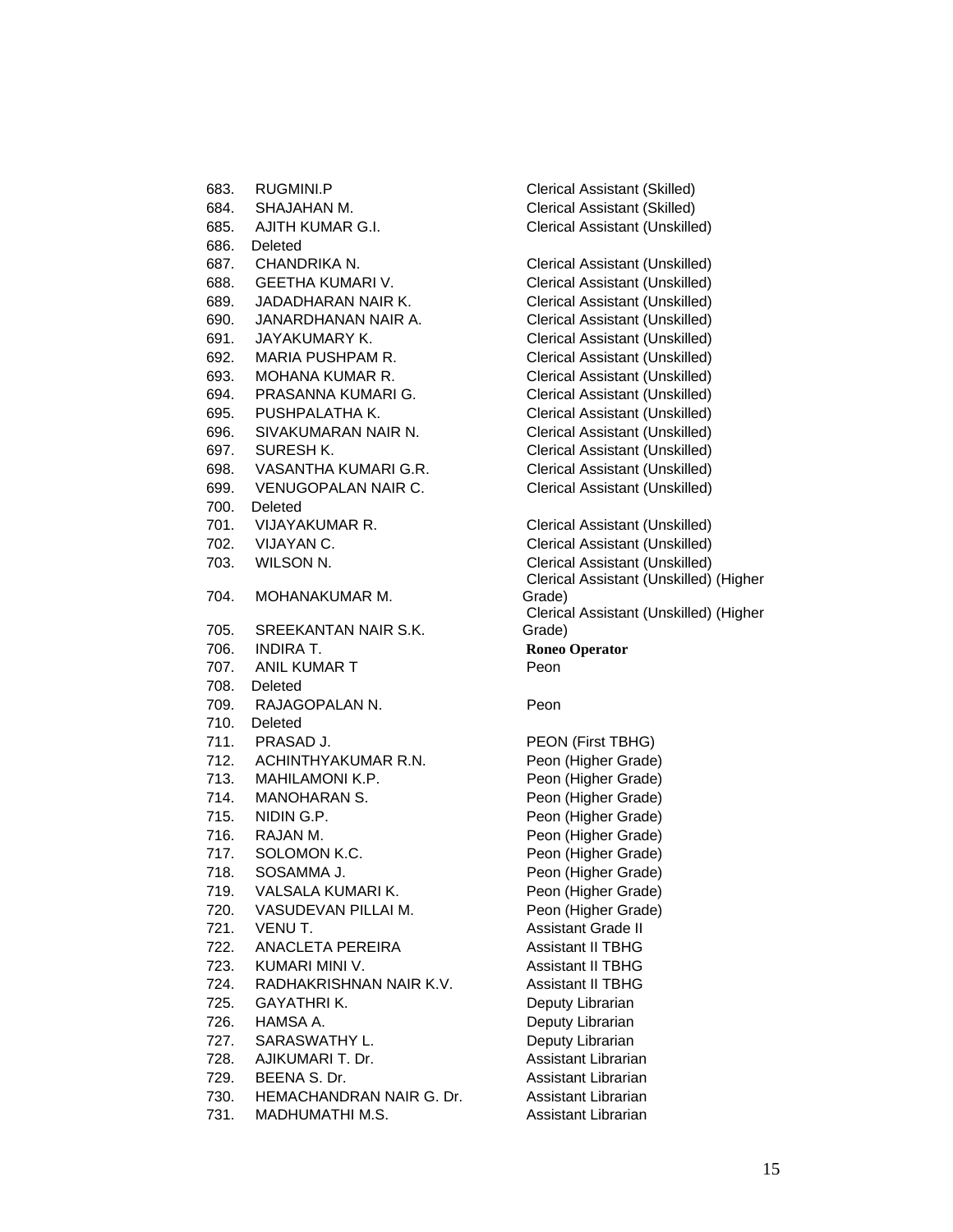732. MOHANA KUMAR T. Dr. **Assistant Librarian** 733. SHEEJA B.S. **Assistant Librarian** 734. SURESH KUMAR P.K. Assistant Librarian 735. ABDUL MAJEED E. Assistant Librarian GR. I. 736. AJITHA KUMARI K. **Alicia ang tanggang pandatang Kabupaten** Assistant Librarian GR. I. 737. GIRIJAMMA R. **And Assistant Librarian GR. I.** Assistant Librarian GR. I. 738. HARIKUMAR S. **Assistant Librarian GR. I.** Assistant Librarian GR. I. 739. LAKSHMI DEVI S. And The Society Assistant Librarian GR. I. 740. MAYA M.R. **Assistant Librarian GR. I.** Assistant Librarian GR. I. 741. PADMAJAKUMARY K. Assistant Librarian GR. I. 742. PUSHPALILLY G. **Assistant Librarian GR. I.** 743. SASIKALA KUMARI P. **ASSISTAN ASSISTANG ASSISTANG ARTI** 744. SREEKUMARY T.S. Assistant Librarian GR. I. 745. SUJITHAKUMARI T.K. Assistant Librarian GR. I. 746. SURYAPRASAD K. Assistant Librarian GR. I. 747. ASHA B. Dr. **Assistant Librarian GR. II.** Assistant Librarian GR. II. 748. GEETHA SATHYAN Assistant Librarian GR. II. 749. HASHIM E. **Assistant Librarian GR. II.** Assistant Librarian GR. II. 750. JALAJA KUMARI C. Assistant Librarian GR. II. 751. JAYASREE S. Assistant Librarian GR. II. 752. JYOTHI BABU G. Assistant Librarian GR. II. 753. MADHUSOODANA KURUP C. Assistant Librarian GR. II. 754. MAJEED H. Assistant Librarian GR. II. 755. MANGALAKUMARI M.N. **Assistant Librarian GR. II.** 756. PREMKUMAR T. Assistant Librarian GR. II. 757. RASHEEDA BEEVI S. Assistant Librarian GR. II. 758. RUBY JOSEPH Assistant Librarian GR. II. 759. SMITHA M.R. **Assistant Librarian GR. II.** 760. SUKUMARAN C. **Assistant Librarian GR. II.** 761. VAMADEVAN ASARI R. **ASSISTAN ASSISTAN Librarian GR. II.** 762. VASUDHA T. Assistant Librarian GR. II. 763. VIJAYALETHA N. Assistant Librarian GR. II. 764. VIMALA MICHAEL **Assistant Librarian GR. II.** 765. Deleted 766. CHITHRA B.R. Library Assistant 767. GIJI J.G. Library Assistant 768. JOTHISARASWATHY V. Library Assistant 769. JYOTHI K.S. Library Assistant 770. KALARANI J.T. **Library Assistant** 771. Deleted 772. PRASANTH V. Library Assistant 773. SAJEEV.T Library Assistant 774. SANDYA N. Library Assistant 775. SHIHAB I. Library Assistant 776. ANILKUMAR R. Reference Assistant 777. ANIL KUMAR S. Reference Assistant 778. DILEEP KUMAR V. CHART Reference Assistant 779. GERSHOM R. Reference Assistant 780. GOPIKUTTAN NAIR M. Reference Assistant **781.** HASHIM S. **Reference Assistant** 

16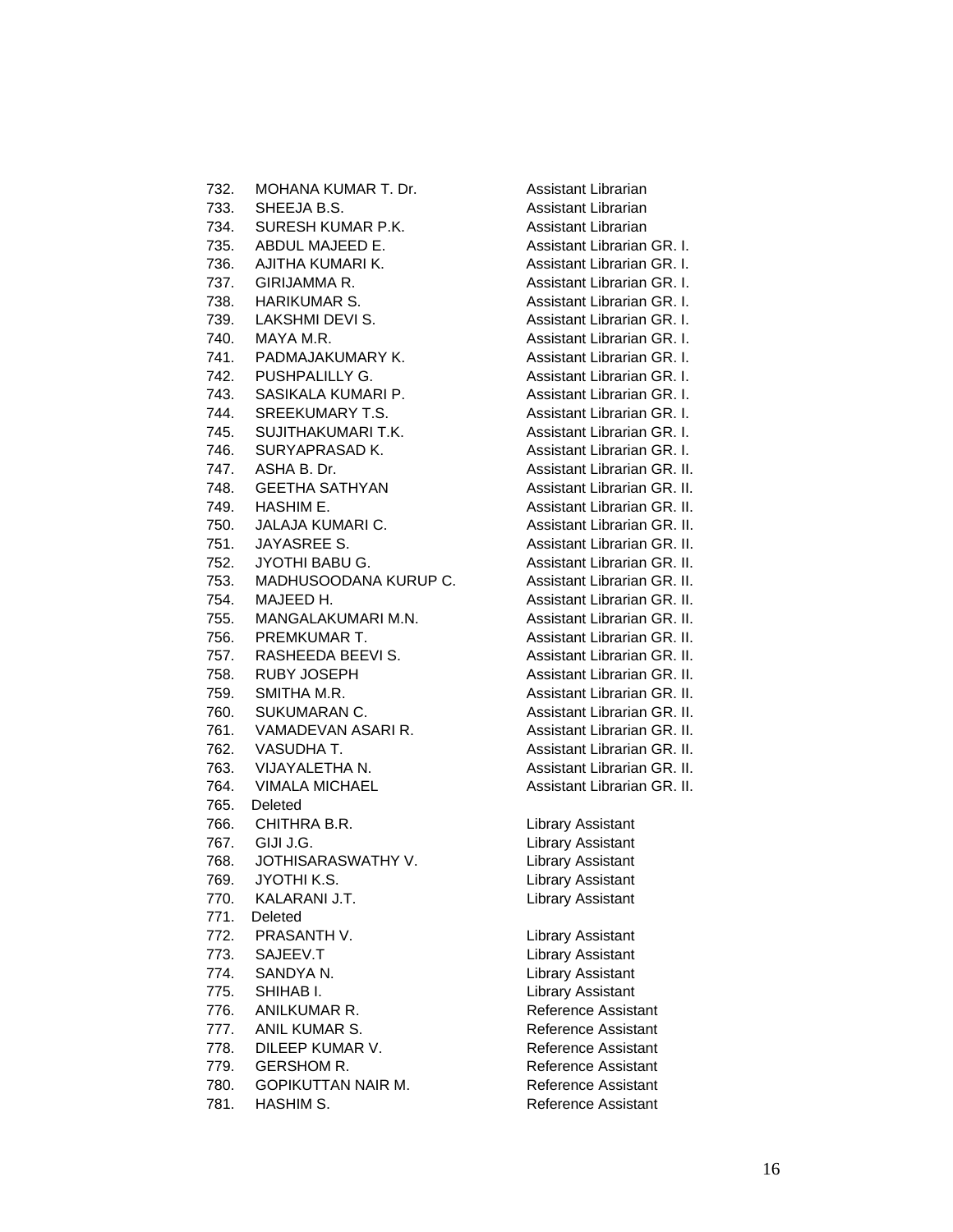| 782. | JAYASREE S.               | Reference Assistant                |
|------|---------------------------|------------------------------------|
| 783. | LENITHA S.                | Reference Assistant                |
| 784. | PARVATHIT.S.              | Reference Assistant                |
| 785. | PREMLAL K.P.              | Reference Assistant                |
| 786. | RAJU T.                   | Reference Assistant                |
| 787. | SALEEM A.                 | Reference Assistant                |
| 788. | SHEEBA M.R.               | Reference Assistant                |
| 789. | SHEENA KUMARI P.K.        | Reference Assistant                |
| 790. | SREEKUMARAN NAIR K.       | Reference Assistant                |
| 791. | SUDHIER K.G. Dr.          | Reference Assistant                |
| 792. | SUNAJA K.                 | Reference Assistant                |
| 793. | SURENDRAN K.              | Reference Assistant                |
| 794. | VARGHESE K.               | Reference Assistant                |
| 795. | Deleted                   |                                    |
| 796. | ANJANA V.S.               | Technical Assistant                |
| 797. | ARCHANA CHANDRAN L.       | <b>Technical Assistant</b>         |
| 798. | ARUNKUMAR V.R.            | <b>Technical Assistant</b>         |
| 799. | Deleted                   |                                    |
| 800. | <b>BEENA A.SARASAM</b>    | Technical Assistant                |
| 801. | BIJU K.S.                 | <b>Technical Assistant</b>         |
| 802. | BINOJ K.R.                | <b>Technical Assistant</b>         |
| 803. | DHANYA K.M.               | <b>Technical Assistant</b>         |
| 804. | DIVYA P.I.                | <b>Technical Assistant</b>         |
| 805. | ELDHO JOY E.              | <b>Technical Assistant</b>         |
| 806. | JAYALATHA K.T.            | <b>Technical Assistant</b>         |
| 807. | JAYALATHA V.G.            | <b>Technical Assistant</b>         |
| 808. | JAYASREE V.               | <b>Technical Assistant</b>         |
| 809. | <b>JEMMY THOMAS</b>       | <b>Technical Assistant</b>         |
| 810. | KHADEEJA M.               | <b>Technical Assistant</b>         |
| 811. | KUMARI REJITHA R.         | <b>Technical Assistant</b>         |
| 812. | KUMARI.S.MINI             | <b>Technical Assistant</b>         |
| 813. | MANJUSHA M.R.             | <b>Technical Assistant</b>         |
| 814. | MEHABOOBULLAH K.          | <b>Technical Assistant</b>         |
| 815. | NAFILA BEEGUM S.          | <b>Technical Assistant</b>         |
| 816. | NAIR REMADEVI APPUKKUTTAN | <b>Technical Assistant</b>         |
| 817. | PREETHA SATHYAN           | <b>Technical Assistant</b>         |
| 818. | RAJESH KUMAR K.           | <b>Technical Assistant</b>         |
| 819. | RENJITH V.R.              | <b>Technical Assistant</b>         |
| 820. | RENU I.R.                 | <b>Technical Assistant</b>         |
| 821. | <b>RESMI SARA THOMAS</b>  | <b>Technical Assistant</b>         |
| 822. | SAIGA V.S.                | <b>Technical Assistant</b>         |
| 823. | SALINI N.                 | <b>Technical Assistant</b>         |
| 824. | SHIJITH S.                | <b>Technical Assistant</b>         |
| 825. | SIMI SIVADAS L.           | <b>Technical Assistant</b>         |
| 826. | SREEKALA L.               | <b>Technical Assistant</b>         |
| 827. | SUDHI S. VIJAYAN          | <b>Technical Assistant</b>         |
| 828. | SUMA P.B.                 | <b>Technical Assistant</b>         |
| 829. | SURESH KUMAR C.           | <b>Technical Assistant</b>         |
| 830. | THARA KRISHNAN M.         | <b>Technical Assistant</b>         |
| 831. | ANITHA KUMARI L.          | Technical Assistant (Higher Grade) |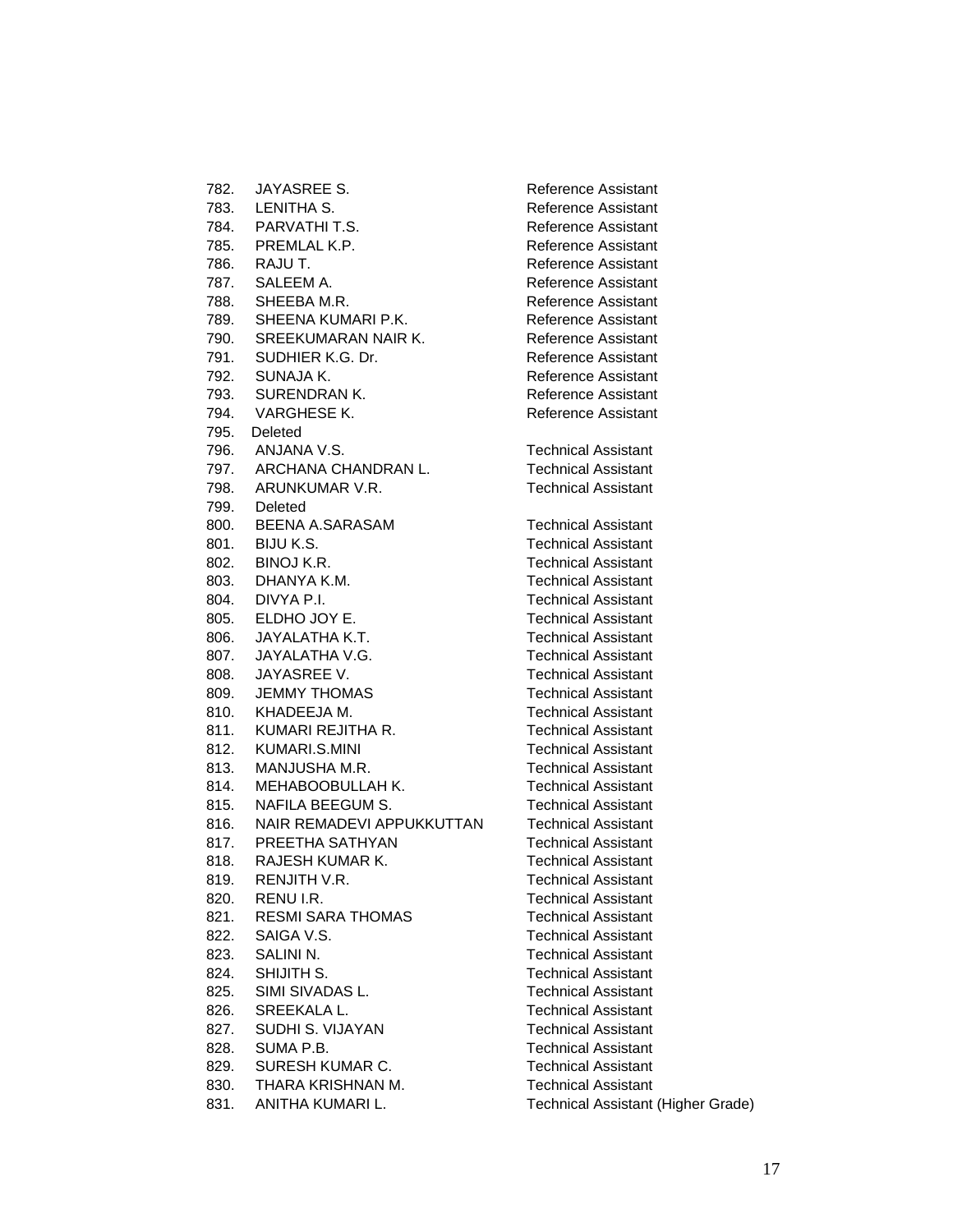832. EASWARA SARMA C.E. 833. ASHA T. CHACKO Technical Officer Grade I 834. JAYASHRI T.A. Technical Officer Grade I 835. MEENA KUMARI L. Technical Officer Grade I 836. SASIKALA P. Dr. Technical Officer Grade I 837. SYAM SARMA Technical Officer Grade I 838. BEENA KUMARI C. The Commission of Technical Officer Grade II 839. JAYAMOL MATHEWS Technical Officer Grade II 840. JAMES K.L. Technical Officer (Higher Grade) 841. SAJEEV M. CHERIAN Technical Officer (Higher Grade) 842. MOHANA DAS T. Store Keeper 843. RAJENDRAN NAIR C. Store Keeper 844. GOPINADHAN S. Store Keeper 845. DEEPTHY M DEVI SYSTEMS ADMINISTRATOR 846. VIDYA G.K. SALL SYSTEMS ADMINISTRATOR 847. SANAL KUMAR S.P. Systems Analyst (Higher Grade) 848. VIDHYA.S **Programmer**  849. MAYADEVI V.K. **Assistant Security Officer** 850. SREEKUMARAN NAIR C. <br>Assistant Security Officer 851. VIJAYAN NAIR S. **Assistant Security Officer** 852. AJAYAKUMAR T.V. Security Guard 853. AJITH KUMAR S. Security Guard 854. BABUJOHN. Security Guard 855. BAHA LAKRA Security Guard 856. BALACHANDRAN NAIR P. Security Guard 857. BALACHANDRAN S Security Guard 858. BHUVANENDRAN NAIR S. Security Guard 859. EBRAHIMKUTTY O.M Security Guard 860. JAYAKUMARAN NAIR A. Security Guard 861. JAYAKUMAR D. Security Guard 862. KRISHNAN A. Security Guard 863. MOHANA KUMAR D. Security Guard 864. MOHAN P.N. Security Guard 865. NAGAPPAN K. Security Guard 866. PAUL P. Security Guard 867. RADHAKRISHNAN NAIR K. Security Guard 868. RAJAN H. Security Guard 869. RAJAN R. Security Guard 870. RAJASEKHARAN NAIR N. Security Guard 871. RAJENDRAN D. Security Guard 872. RAJENDRAN NAIR B. Security Guard 873. Deleted 874. RAJUMON G. Security Guard 875. RAVI S Security Guard 876. REMANAN N. Security Guard 877. RETNAKARAN G Security Guard 878. SABU V. San Security Guard Security Guard 879. SASIKUMAR R Security Guard 880. SHAJAHAN E. San Security Guard

 Technical Assistant (Second Higher Grade)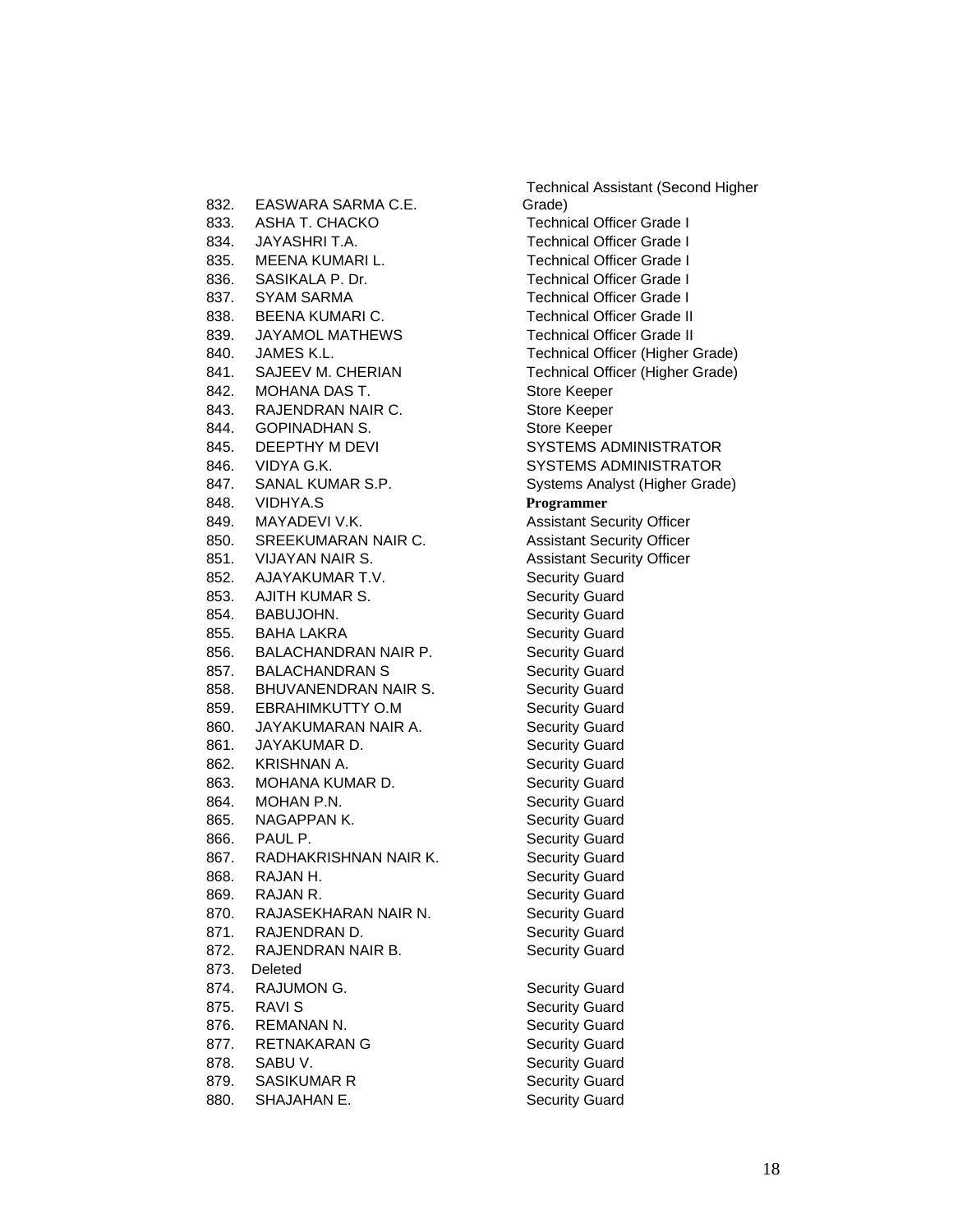| SUDARSANAN G.<br><b>Security Guard</b><br><b>SURENDRAN N</b><br><b>Security Guard</b><br><b>Security Guard</b><br>SURENDRAN NAIR M.<br><b>Security Guard</b><br>VIJAYAKUMARAN NAIR R.<br><b>Security Guard</b><br><b>VIJAYAN B</b><br>Deleted<br><b>VINCENT MICHAEL</b><br><b>Security Guard</b><br>Security Guard (Higher Grade)<br><b>ABDUL KHADAR</b><br>BALACHANDRAN NAIR K.<br>Security Guard (Higher Grade)<br><b>BALANE.</b><br>Security Guard (Higher Grade)<br>GOPALAKRISHNAN NAIR B.<br>Security Guard (Higher Grade)<br>893.<br>Security Guard (Higher Grade)<br>HUSSAIN KUNJU A.<br>894.<br>KOMALAN NAIR C.<br>Security Guard (Higher Grade)<br>Security Guard (Higher Grade)<br>MURUKESAN G.<br>896.<br>Security Guard (Higher Grade)<br>PADMAKUMAR V.<br>897.<br>Security Guard (Higher Grade)<br>RAMACHANDRAN D.<br>898.<br>Security Guard (Higher Grade)<br>RETNA RAJ R.<br>Security Guard (Higher Grade)<br>899.<br>SOLAMAN J.<br>900.<br>Security Guard (Higher Grade)<br>VENUGOPALAN NAIR A.<br>901.<br>ABDUL SATHAR A.<br><b>SECURITY GUARD I</b><br>,,<br>902.<br>ASHRAFF M.<br><b>SECURITY GUARD I</b><br>,,<br>903.<br>MOHANAN M.<br><b>SECURITY GUARD I</b><br>,,<br>904.<br>NAZAR KUNJU H.<br><b>SECURITY GUARD I</b><br>,,<br>905.<br>NIRMALAN D.<br><b>SECURITY GUARD I</b><br>L<br>,,<br>906.<br><b>SECURITY GUARD I</b><br>RADHAKRISHNAN T.K.<br>,,<br>907.<br><b>SECURITY GUARD I</b><br>RAGHU KUMAR J.<br>,,<br>908.<br><b>SECURITY GUARD I</b><br>RETNAKUMAR P.<br>,,<br>909.<br>SADASIVAN S.<br><b>SECURITY GUARD I</b><br>,,<br>910.<br>SOVIDAS D.<br><b>SECURITY GUARD I</b><br>,,<br><b>SECURITY GUARD I</b><br>911.<br>THULASEEDHARAN T.<br>,,<br>UDAYAN C.<br><b>SECURITY GUARD I</b><br>912.<br>,,<br><b>SECURITY GUARD I</b><br>913.<br>UTHAMAN V.<br>,,<br><b>SECURITY GUARD I</b><br>914.<br><b>VENUGOPALAN NAIR.V</b><br>,,<br>915.<br><b>VIJAYAN N.</b><br><b>SECURITY GUARD I</b><br>,,<br><b>SECURITY GUARD I</b><br>916.<br><b>VIKRAMAN NAIR V.R</b><br><b>Assistant Superintendent - University</b><br>MAHESH KUMAR S.<br>Press<br>RAJASEKHARAN S.<br>General Foreman<br>919.<br>ASOK KUMAR G.<br>Senior Foreman<br>920.<br><b>HARIKUMAR K.</b><br>Senior Foreman<br>921.<br>KRISHNAKUMARI M.P.<br>Senior Foreman<br>922.<br>SAKEER A.M.<br>Senior Foreman<br>923.<br>SURENDRA KUMAR K.<br>Senior Foreman<br>924.<br><b>GEORGE THOMAS R.</b><br>Junior Foreman<br>925.<br>KAVITHA S.<br>Junior Foreman<br>926.<br>MANUEL DAS A.J.<br>Junior Foreman<br>927.<br>Junior Foreman<br>NAZARUDEEN S.<br>928.<br>RAJAN P.S.<br>Junior Foreman<br>929.<br>Junior Forman (Composing)<br>JAYAKUMARI S. | 881. | SHEEYABUDEEN A. | <b>Security Guard</b> |
|----------------------------------------------------------------------------------------------------------------------------------------------------------------------------------------------------------------------------------------------------------------------------------------------------------------------------------------------------------------------------------------------------------------------------------------------------------------------------------------------------------------------------------------------------------------------------------------------------------------------------------------------------------------------------------------------------------------------------------------------------------------------------------------------------------------------------------------------------------------------------------------------------------------------------------------------------------------------------------------------------------------------------------------------------------------------------------------------------------------------------------------------------------------------------------------------------------------------------------------------------------------------------------------------------------------------------------------------------------------------------------------------------------------------------------------------------------------------------------------------------------------------------------------------------------------------------------------------------------------------------------------------------------------------------------------------------------------------------------------------------------------------------------------------------------------------------------------------------------------------------------------------------------------------------------------------------------------------------------------------------------------------------------------------------------------------------------------------------------------------------------------------------------------------------------------------------------------------------------------------------------------------------------------------------------------------------------------------------------------------------------------------------------------------------------------------------------------------------------------------------------------------------------------------------------------------------------------------------------------------------------------------|------|-----------------|-----------------------|
|                                                                                                                                                                                                                                                                                                                                                                                                                                                                                                                                                                                                                                                                                                                                                                                                                                                                                                                                                                                                                                                                                                                                                                                                                                                                                                                                                                                                                                                                                                                                                                                                                                                                                                                                                                                                                                                                                                                                                                                                                                                                                                                                                                                                                                                                                                                                                                                                                                                                                                                                                                                                                                              | 882. |                 |                       |
|                                                                                                                                                                                                                                                                                                                                                                                                                                                                                                                                                                                                                                                                                                                                                                                                                                                                                                                                                                                                                                                                                                                                                                                                                                                                                                                                                                                                                                                                                                                                                                                                                                                                                                                                                                                                                                                                                                                                                                                                                                                                                                                                                                                                                                                                                                                                                                                                                                                                                                                                                                                                                                              | 883. |                 |                       |
|                                                                                                                                                                                                                                                                                                                                                                                                                                                                                                                                                                                                                                                                                                                                                                                                                                                                                                                                                                                                                                                                                                                                                                                                                                                                                                                                                                                                                                                                                                                                                                                                                                                                                                                                                                                                                                                                                                                                                                                                                                                                                                                                                                                                                                                                                                                                                                                                                                                                                                                                                                                                                                              | 884. |                 |                       |
|                                                                                                                                                                                                                                                                                                                                                                                                                                                                                                                                                                                                                                                                                                                                                                                                                                                                                                                                                                                                                                                                                                                                                                                                                                                                                                                                                                                                                                                                                                                                                                                                                                                                                                                                                                                                                                                                                                                                                                                                                                                                                                                                                                                                                                                                                                                                                                                                                                                                                                                                                                                                                                              | 885. |                 |                       |
|                                                                                                                                                                                                                                                                                                                                                                                                                                                                                                                                                                                                                                                                                                                                                                                                                                                                                                                                                                                                                                                                                                                                                                                                                                                                                                                                                                                                                                                                                                                                                                                                                                                                                                                                                                                                                                                                                                                                                                                                                                                                                                                                                                                                                                                                                                                                                                                                                                                                                                                                                                                                                                              | 886. |                 |                       |
|                                                                                                                                                                                                                                                                                                                                                                                                                                                                                                                                                                                                                                                                                                                                                                                                                                                                                                                                                                                                                                                                                                                                                                                                                                                                                                                                                                                                                                                                                                                                                                                                                                                                                                                                                                                                                                                                                                                                                                                                                                                                                                                                                                                                                                                                                                                                                                                                                                                                                                                                                                                                                                              | 887. |                 |                       |
|                                                                                                                                                                                                                                                                                                                                                                                                                                                                                                                                                                                                                                                                                                                                                                                                                                                                                                                                                                                                                                                                                                                                                                                                                                                                                                                                                                                                                                                                                                                                                                                                                                                                                                                                                                                                                                                                                                                                                                                                                                                                                                                                                                                                                                                                                                                                                                                                                                                                                                                                                                                                                                              | 888. |                 |                       |
|                                                                                                                                                                                                                                                                                                                                                                                                                                                                                                                                                                                                                                                                                                                                                                                                                                                                                                                                                                                                                                                                                                                                                                                                                                                                                                                                                                                                                                                                                                                                                                                                                                                                                                                                                                                                                                                                                                                                                                                                                                                                                                                                                                                                                                                                                                                                                                                                                                                                                                                                                                                                                                              | 889. |                 |                       |
|                                                                                                                                                                                                                                                                                                                                                                                                                                                                                                                                                                                                                                                                                                                                                                                                                                                                                                                                                                                                                                                                                                                                                                                                                                                                                                                                                                                                                                                                                                                                                                                                                                                                                                                                                                                                                                                                                                                                                                                                                                                                                                                                                                                                                                                                                                                                                                                                                                                                                                                                                                                                                                              | 890. |                 |                       |
|                                                                                                                                                                                                                                                                                                                                                                                                                                                                                                                                                                                                                                                                                                                                                                                                                                                                                                                                                                                                                                                                                                                                                                                                                                                                                                                                                                                                                                                                                                                                                                                                                                                                                                                                                                                                                                                                                                                                                                                                                                                                                                                                                                                                                                                                                                                                                                                                                                                                                                                                                                                                                                              | 891. |                 |                       |
|                                                                                                                                                                                                                                                                                                                                                                                                                                                                                                                                                                                                                                                                                                                                                                                                                                                                                                                                                                                                                                                                                                                                                                                                                                                                                                                                                                                                                                                                                                                                                                                                                                                                                                                                                                                                                                                                                                                                                                                                                                                                                                                                                                                                                                                                                                                                                                                                                                                                                                                                                                                                                                              | 892. |                 |                       |
|                                                                                                                                                                                                                                                                                                                                                                                                                                                                                                                                                                                                                                                                                                                                                                                                                                                                                                                                                                                                                                                                                                                                                                                                                                                                                                                                                                                                                                                                                                                                                                                                                                                                                                                                                                                                                                                                                                                                                                                                                                                                                                                                                                                                                                                                                                                                                                                                                                                                                                                                                                                                                                              |      |                 |                       |
|                                                                                                                                                                                                                                                                                                                                                                                                                                                                                                                                                                                                                                                                                                                                                                                                                                                                                                                                                                                                                                                                                                                                                                                                                                                                                                                                                                                                                                                                                                                                                                                                                                                                                                                                                                                                                                                                                                                                                                                                                                                                                                                                                                                                                                                                                                                                                                                                                                                                                                                                                                                                                                              |      |                 |                       |
|                                                                                                                                                                                                                                                                                                                                                                                                                                                                                                                                                                                                                                                                                                                                                                                                                                                                                                                                                                                                                                                                                                                                                                                                                                                                                                                                                                                                                                                                                                                                                                                                                                                                                                                                                                                                                                                                                                                                                                                                                                                                                                                                                                                                                                                                                                                                                                                                                                                                                                                                                                                                                                              | 895. |                 |                       |
|                                                                                                                                                                                                                                                                                                                                                                                                                                                                                                                                                                                                                                                                                                                                                                                                                                                                                                                                                                                                                                                                                                                                                                                                                                                                                                                                                                                                                                                                                                                                                                                                                                                                                                                                                                                                                                                                                                                                                                                                                                                                                                                                                                                                                                                                                                                                                                                                                                                                                                                                                                                                                                              |      |                 |                       |
|                                                                                                                                                                                                                                                                                                                                                                                                                                                                                                                                                                                                                                                                                                                                                                                                                                                                                                                                                                                                                                                                                                                                                                                                                                                                                                                                                                                                                                                                                                                                                                                                                                                                                                                                                                                                                                                                                                                                                                                                                                                                                                                                                                                                                                                                                                                                                                                                                                                                                                                                                                                                                                              |      |                 |                       |
|                                                                                                                                                                                                                                                                                                                                                                                                                                                                                                                                                                                                                                                                                                                                                                                                                                                                                                                                                                                                                                                                                                                                                                                                                                                                                                                                                                                                                                                                                                                                                                                                                                                                                                                                                                                                                                                                                                                                                                                                                                                                                                                                                                                                                                                                                                                                                                                                                                                                                                                                                                                                                                              |      |                 |                       |
|                                                                                                                                                                                                                                                                                                                                                                                                                                                                                                                                                                                                                                                                                                                                                                                                                                                                                                                                                                                                                                                                                                                                                                                                                                                                                                                                                                                                                                                                                                                                                                                                                                                                                                                                                                                                                                                                                                                                                                                                                                                                                                                                                                                                                                                                                                                                                                                                                                                                                                                                                                                                                                              |      |                 |                       |
|                                                                                                                                                                                                                                                                                                                                                                                                                                                                                                                                                                                                                                                                                                                                                                                                                                                                                                                                                                                                                                                                                                                                                                                                                                                                                                                                                                                                                                                                                                                                                                                                                                                                                                                                                                                                                                                                                                                                                                                                                                                                                                                                                                                                                                                                                                                                                                                                                                                                                                                                                                                                                                              |      |                 |                       |
|                                                                                                                                                                                                                                                                                                                                                                                                                                                                                                                                                                                                                                                                                                                                                                                                                                                                                                                                                                                                                                                                                                                                                                                                                                                                                                                                                                                                                                                                                                                                                                                                                                                                                                                                                                                                                                                                                                                                                                                                                                                                                                                                                                                                                                                                                                                                                                                                                                                                                                                                                                                                                                              |      |                 |                       |
|                                                                                                                                                                                                                                                                                                                                                                                                                                                                                                                                                                                                                                                                                                                                                                                                                                                                                                                                                                                                                                                                                                                                                                                                                                                                                                                                                                                                                                                                                                                                                                                                                                                                                                                                                                                                                                                                                                                                                                                                                                                                                                                                                                                                                                                                                                                                                                                                                                                                                                                                                                                                                                              |      |                 |                       |
|                                                                                                                                                                                                                                                                                                                                                                                                                                                                                                                                                                                                                                                                                                                                                                                                                                                                                                                                                                                                                                                                                                                                                                                                                                                                                                                                                                                                                                                                                                                                                                                                                                                                                                                                                                                                                                                                                                                                                                                                                                                                                                                                                                                                                                                                                                                                                                                                                                                                                                                                                                                                                                              |      |                 |                       |
|                                                                                                                                                                                                                                                                                                                                                                                                                                                                                                                                                                                                                                                                                                                                                                                                                                                                                                                                                                                                                                                                                                                                                                                                                                                                                                                                                                                                                                                                                                                                                                                                                                                                                                                                                                                                                                                                                                                                                                                                                                                                                                                                                                                                                                                                                                                                                                                                                                                                                                                                                                                                                                              |      |                 |                       |
|                                                                                                                                                                                                                                                                                                                                                                                                                                                                                                                                                                                                                                                                                                                                                                                                                                                                                                                                                                                                                                                                                                                                                                                                                                                                                                                                                                                                                                                                                                                                                                                                                                                                                                                                                                                                                                                                                                                                                                                                                                                                                                                                                                                                                                                                                                                                                                                                                                                                                                                                                                                                                                              |      |                 |                       |
|                                                                                                                                                                                                                                                                                                                                                                                                                                                                                                                                                                                                                                                                                                                                                                                                                                                                                                                                                                                                                                                                                                                                                                                                                                                                                                                                                                                                                                                                                                                                                                                                                                                                                                                                                                                                                                                                                                                                                                                                                                                                                                                                                                                                                                                                                                                                                                                                                                                                                                                                                                                                                                              |      |                 |                       |
|                                                                                                                                                                                                                                                                                                                                                                                                                                                                                                                                                                                                                                                                                                                                                                                                                                                                                                                                                                                                                                                                                                                                                                                                                                                                                                                                                                                                                                                                                                                                                                                                                                                                                                                                                                                                                                                                                                                                                                                                                                                                                                                                                                                                                                                                                                                                                                                                                                                                                                                                                                                                                                              |      |                 |                       |
|                                                                                                                                                                                                                                                                                                                                                                                                                                                                                                                                                                                                                                                                                                                                                                                                                                                                                                                                                                                                                                                                                                                                                                                                                                                                                                                                                                                                                                                                                                                                                                                                                                                                                                                                                                                                                                                                                                                                                                                                                                                                                                                                                                                                                                                                                                                                                                                                                                                                                                                                                                                                                                              |      |                 |                       |
|                                                                                                                                                                                                                                                                                                                                                                                                                                                                                                                                                                                                                                                                                                                                                                                                                                                                                                                                                                                                                                                                                                                                                                                                                                                                                                                                                                                                                                                                                                                                                                                                                                                                                                                                                                                                                                                                                                                                                                                                                                                                                                                                                                                                                                                                                                                                                                                                                                                                                                                                                                                                                                              |      |                 |                       |
|                                                                                                                                                                                                                                                                                                                                                                                                                                                                                                                                                                                                                                                                                                                                                                                                                                                                                                                                                                                                                                                                                                                                                                                                                                                                                                                                                                                                                                                                                                                                                                                                                                                                                                                                                                                                                                                                                                                                                                                                                                                                                                                                                                                                                                                                                                                                                                                                                                                                                                                                                                                                                                              |      |                 |                       |
|                                                                                                                                                                                                                                                                                                                                                                                                                                                                                                                                                                                                                                                                                                                                                                                                                                                                                                                                                                                                                                                                                                                                                                                                                                                                                                                                                                                                                                                                                                                                                                                                                                                                                                                                                                                                                                                                                                                                                                                                                                                                                                                                                                                                                                                                                                                                                                                                                                                                                                                                                                                                                                              |      |                 |                       |
|                                                                                                                                                                                                                                                                                                                                                                                                                                                                                                                                                                                                                                                                                                                                                                                                                                                                                                                                                                                                                                                                                                                                                                                                                                                                                                                                                                                                                                                                                                                                                                                                                                                                                                                                                                                                                                                                                                                                                                                                                                                                                                                                                                                                                                                                                                                                                                                                                                                                                                                                                                                                                                              |      |                 |                       |
|                                                                                                                                                                                                                                                                                                                                                                                                                                                                                                                                                                                                                                                                                                                                                                                                                                                                                                                                                                                                                                                                                                                                                                                                                                                                                                                                                                                                                                                                                                                                                                                                                                                                                                                                                                                                                                                                                                                                                                                                                                                                                                                                                                                                                                                                                                                                                                                                                                                                                                                                                                                                                                              |      |                 |                       |
|                                                                                                                                                                                                                                                                                                                                                                                                                                                                                                                                                                                                                                                                                                                                                                                                                                                                                                                                                                                                                                                                                                                                                                                                                                                                                                                                                                                                                                                                                                                                                                                                                                                                                                                                                                                                                                                                                                                                                                                                                                                                                                                                                                                                                                                                                                                                                                                                                                                                                                                                                                                                                                              |      |                 |                       |
|                                                                                                                                                                                                                                                                                                                                                                                                                                                                                                                                                                                                                                                                                                                                                                                                                                                                                                                                                                                                                                                                                                                                                                                                                                                                                                                                                                                                                                                                                                                                                                                                                                                                                                                                                                                                                                                                                                                                                                                                                                                                                                                                                                                                                                                                                                                                                                                                                                                                                                                                                                                                                                              |      |                 |                       |
|                                                                                                                                                                                                                                                                                                                                                                                                                                                                                                                                                                                                                                                                                                                                                                                                                                                                                                                                                                                                                                                                                                                                                                                                                                                                                                                                                                                                                                                                                                                                                                                                                                                                                                                                                                                                                                                                                                                                                                                                                                                                                                                                                                                                                                                                                                                                                                                                                                                                                                                                                                                                                                              |      |                 |                       |
|                                                                                                                                                                                                                                                                                                                                                                                                                                                                                                                                                                                                                                                                                                                                                                                                                                                                                                                                                                                                                                                                                                                                                                                                                                                                                                                                                                                                                                                                                                                                                                                                                                                                                                                                                                                                                                                                                                                                                                                                                                                                                                                                                                                                                                                                                                                                                                                                                                                                                                                                                                                                                                              |      |                 |                       |
|                                                                                                                                                                                                                                                                                                                                                                                                                                                                                                                                                                                                                                                                                                                                                                                                                                                                                                                                                                                                                                                                                                                                                                                                                                                                                                                                                                                                                                                                                                                                                                                                                                                                                                                                                                                                                                                                                                                                                                                                                                                                                                                                                                                                                                                                                                                                                                                                                                                                                                                                                                                                                                              | 917. |                 |                       |
|                                                                                                                                                                                                                                                                                                                                                                                                                                                                                                                                                                                                                                                                                                                                                                                                                                                                                                                                                                                                                                                                                                                                                                                                                                                                                                                                                                                                                                                                                                                                                                                                                                                                                                                                                                                                                                                                                                                                                                                                                                                                                                                                                                                                                                                                                                                                                                                                                                                                                                                                                                                                                                              | 918. |                 |                       |
|                                                                                                                                                                                                                                                                                                                                                                                                                                                                                                                                                                                                                                                                                                                                                                                                                                                                                                                                                                                                                                                                                                                                                                                                                                                                                                                                                                                                                                                                                                                                                                                                                                                                                                                                                                                                                                                                                                                                                                                                                                                                                                                                                                                                                                                                                                                                                                                                                                                                                                                                                                                                                                              |      |                 |                       |
|                                                                                                                                                                                                                                                                                                                                                                                                                                                                                                                                                                                                                                                                                                                                                                                                                                                                                                                                                                                                                                                                                                                                                                                                                                                                                                                                                                                                                                                                                                                                                                                                                                                                                                                                                                                                                                                                                                                                                                                                                                                                                                                                                                                                                                                                                                                                                                                                                                                                                                                                                                                                                                              |      |                 |                       |
|                                                                                                                                                                                                                                                                                                                                                                                                                                                                                                                                                                                                                                                                                                                                                                                                                                                                                                                                                                                                                                                                                                                                                                                                                                                                                                                                                                                                                                                                                                                                                                                                                                                                                                                                                                                                                                                                                                                                                                                                                                                                                                                                                                                                                                                                                                                                                                                                                                                                                                                                                                                                                                              |      |                 |                       |
|                                                                                                                                                                                                                                                                                                                                                                                                                                                                                                                                                                                                                                                                                                                                                                                                                                                                                                                                                                                                                                                                                                                                                                                                                                                                                                                                                                                                                                                                                                                                                                                                                                                                                                                                                                                                                                                                                                                                                                                                                                                                                                                                                                                                                                                                                                                                                                                                                                                                                                                                                                                                                                              |      |                 |                       |
|                                                                                                                                                                                                                                                                                                                                                                                                                                                                                                                                                                                                                                                                                                                                                                                                                                                                                                                                                                                                                                                                                                                                                                                                                                                                                                                                                                                                                                                                                                                                                                                                                                                                                                                                                                                                                                                                                                                                                                                                                                                                                                                                                                                                                                                                                                                                                                                                                                                                                                                                                                                                                                              |      |                 |                       |
|                                                                                                                                                                                                                                                                                                                                                                                                                                                                                                                                                                                                                                                                                                                                                                                                                                                                                                                                                                                                                                                                                                                                                                                                                                                                                                                                                                                                                                                                                                                                                                                                                                                                                                                                                                                                                                                                                                                                                                                                                                                                                                                                                                                                                                                                                                                                                                                                                                                                                                                                                                                                                                              |      |                 |                       |
|                                                                                                                                                                                                                                                                                                                                                                                                                                                                                                                                                                                                                                                                                                                                                                                                                                                                                                                                                                                                                                                                                                                                                                                                                                                                                                                                                                                                                                                                                                                                                                                                                                                                                                                                                                                                                                                                                                                                                                                                                                                                                                                                                                                                                                                                                                                                                                                                                                                                                                                                                                                                                                              |      |                 |                       |
|                                                                                                                                                                                                                                                                                                                                                                                                                                                                                                                                                                                                                                                                                                                                                                                                                                                                                                                                                                                                                                                                                                                                                                                                                                                                                                                                                                                                                                                                                                                                                                                                                                                                                                                                                                                                                                                                                                                                                                                                                                                                                                                                                                                                                                                                                                                                                                                                                                                                                                                                                                                                                                              |      |                 |                       |
|                                                                                                                                                                                                                                                                                                                                                                                                                                                                                                                                                                                                                                                                                                                                                                                                                                                                                                                                                                                                                                                                                                                                                                                                                                                                                                                                                                                                                                                                                                                                                                                                                                                                                                                                                                                                                                                                                                                                                                                                                                                                                                                                                                                                                                                                                                                                                                                                                                                                                                                                                                                                                                              |      |                 |                       |
|                                                                                                                                                                                                                                                                                                                                                                                                                                                                                                                                                                                                                                                                                                                                                                                                                                                                                                                                                                                                                                                                                                                                                                                                                                                                                                                                                                                                                                                                                                                                                                                                                                                                                                                                                                                                                                                                                                                                                                                                                                                                                                                                                                                                                                                                                                                                                                                                                                                                                                                                                                                                                                              |      |                 |                       |
|                                                                                                                                                                                                                                                                                                                                                                                                                                                                                                                                                                                                                                                                                                                                                                                                                                                                                                                                                                                                                                                                                                                                                                                                                                                                                                                                                                                                                                                                                                                                                                                                                                                                                                                                                                                                                                                                                                                                                                                                                                                                                                                                                                                                                                                                                                                                                                                                                                                                                                                                                                                                                                              |      |                 |                       |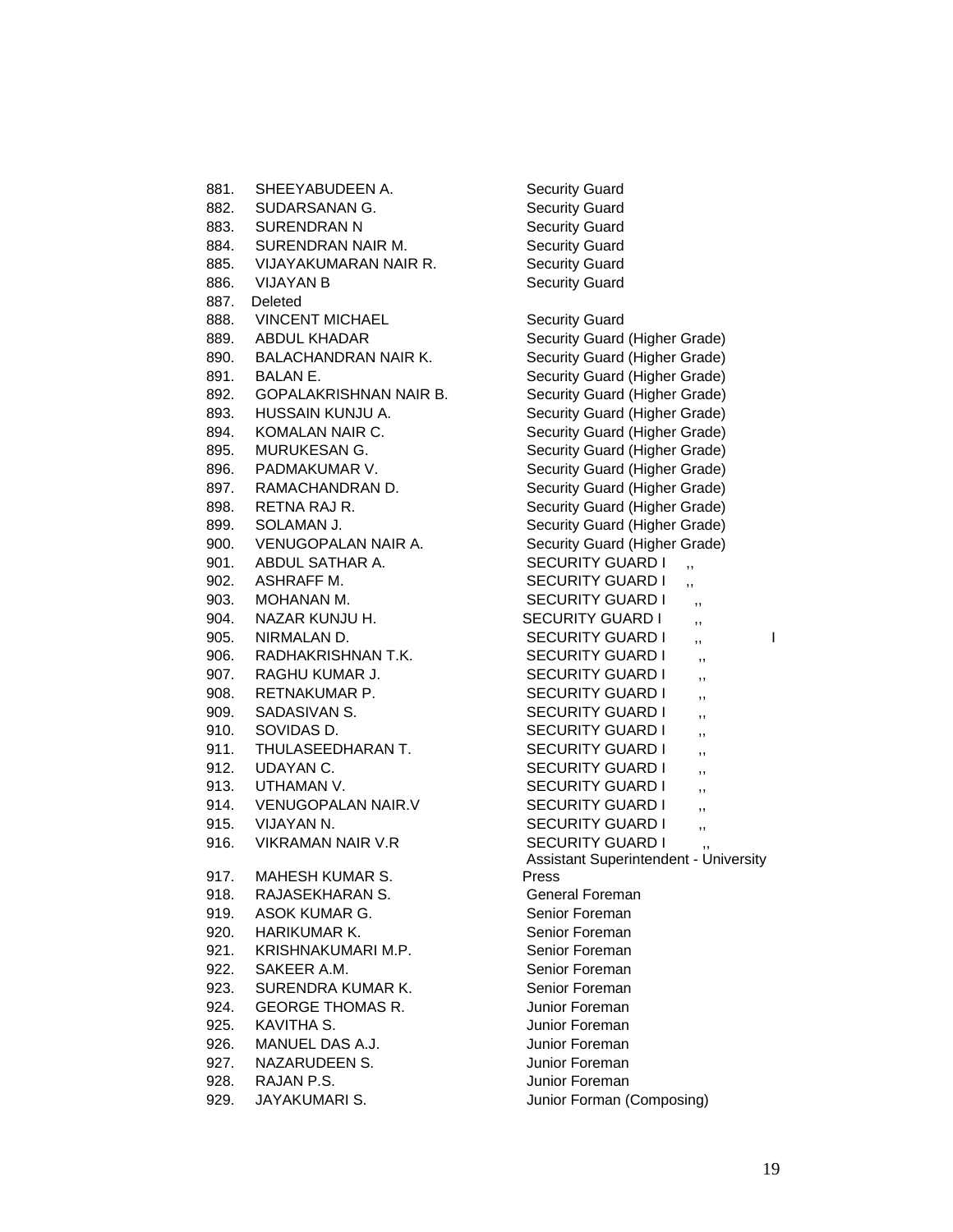930. JACKSON L. Compositor Grade 1 931. KRISHNAKUMARI B. Compositor Grade 1 932. NALINAKUMARI J. Compositor Grade 1 933. JOSE J. Compositor(Senior Grade) 934. PREMAKUMARY D. Compositor(Senior Grade) 935. RADHAMONI C. Compositor(Senior Grade) 936. SOBHANA T. Compositor(Senior Grade) 937. UDAYAGEETHA B.S. Compositor(Senior Grade) 938. RAJAN R.S. **Computer (Senior Grade)** 939. GEETHA N. Binder Grade I 940. JAYAPRAKASH R. Binder Grade I 941. JAYASANKAR M.R. Binder Grade I 942. KUMARI SINDHU C. Binder Grade I 943. LAILA B. Sanctic Contract Contract Binder Grade I 944. MERCY E.G. Binder Grade I 945. PADMASREE S. Binder Grade I 946. RADHAKRISHNAN B. Binder Grade I 947. SASIDHARAN NAIR G. Binder Grade I 948. BABU K. San Binder II Higher Grade 949. Felix Gomez.A Binder II Higher Grade 950. SANALKUMAR K. Binder II Higher Grade 951. GEETHA KUMARIAMMA P. Binder(Senior Grade) 952. KUTTAPPAN J. Binder(Senior Grade) 953. MOLY J. Binder(Senior Grade) 954. SHEEJA V. NAIR Binder(Senior Grade) 955. SREELEKSHMI A.V. Binder(Senior Grade) 956. VIJAYARAGHAVAN NAIR V.R. Printer Grade I 957. BIJU J.S. **Printer(Senior Grade)** 958. PRASAD K.K. PRASAD K.K. Printer(Senior Grade) 959. SHIBU S. Printer(Senior Grade) 960. SOBHA.K University Engineer 961. BINDU A. **Assistant Engineer** 962. JOSEPH P.T. **Assistant Engineer** 963. RAMESH T.S. **Assistant Engineer** 964. SANDEEP KRISHNAN R Assistant Engineer 965. SREEKUMAR V. **ASSISTAN Engineer** 966. SULOCHANAN R. Assistant Engineer 967. RADHAKRISHNAN R. **ASSISTAN EXECUTIVE Engineer** 968. AJITH KUMAR C.K. Work Superintendent (Grade I) 969. GEORGE .K. ELIAS Work Superintendent (Grade I) 970. GINI C.L. Work Superintendent (Grade II) 971. MANOJ KUMAR M.S. Work Superintendent (Grade II) 972. AJAYARAJ B.R. CONNECTRISE CONFIDENT CONTRESS OVER SERIES OVER SERIES OVER SERIES ON A LOCAL DU 973. DILEEP S.S. Coverseer Grade I 974. GEORGE T. **Electrician Grade I** 975. PRAKASAN K.B. **Electrician Grade I** 976. SATHEESH KUMAR N. Electrician Grade I 977. BAIJU KRISHNAN Electrician Grade II 978. RAGHU N. Electrician Grade II 979. SUDEV KUMAR S. Electrician Grade II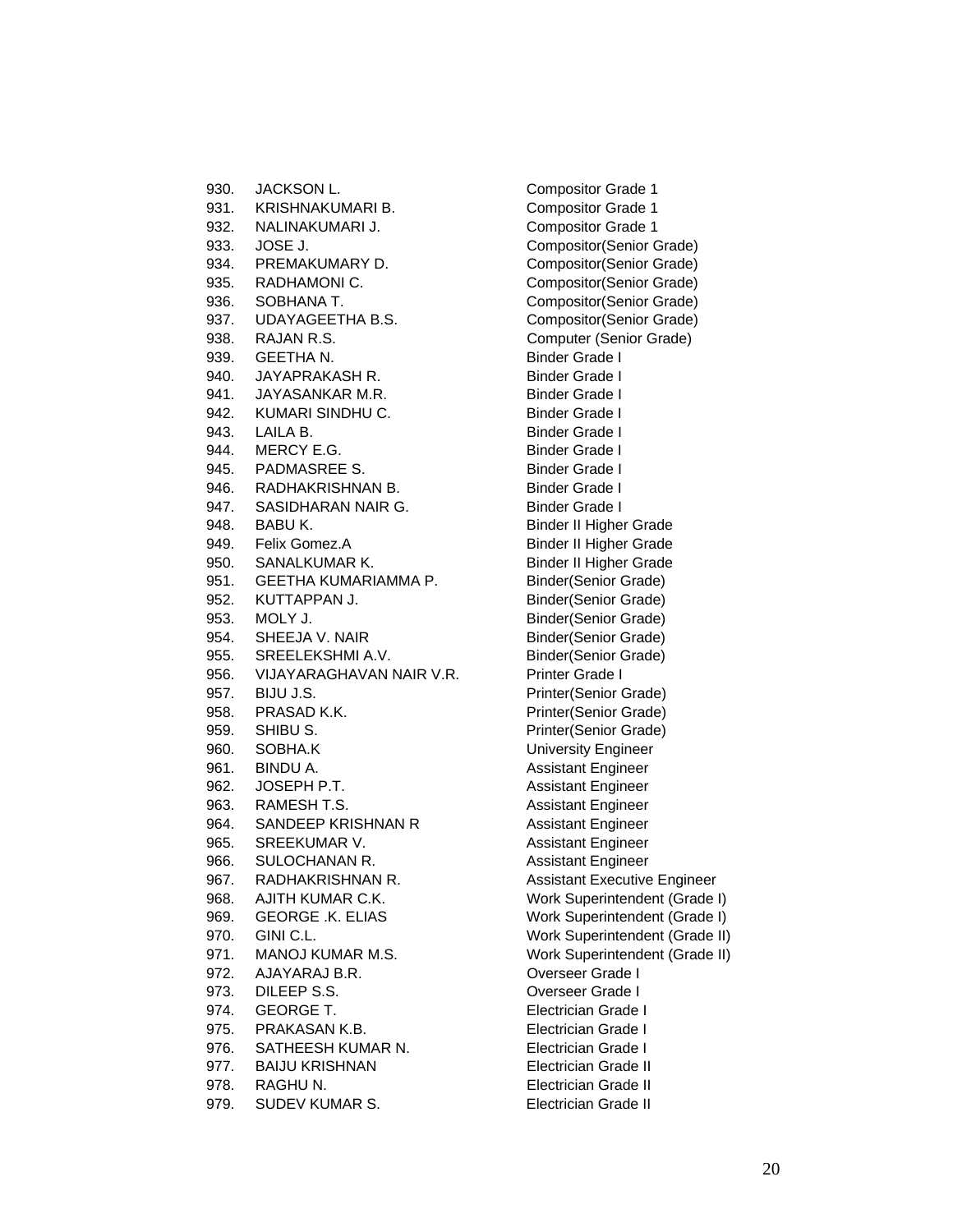980. ANIL KUMAR K.V Line Helper 981. RATHEESH KUMAR R.V. Line Helper 982. SANGEETH N. Line Helper 983. SATHEESHKUMAR T. Line Helper 984. SHAJAHAN A.S. Line Helper 985. PRAKASAN P.V. Vehicle Examiner 986. CHANDRAN L. **Driver (Higher Grade)** 987. SUNDARESAN R. Driver (Higher Grade) 988. AJITH KUMAR S. HV Driver 989. AYYAPPAN NAIR K. HV Driver 990. JAYACHANDRADAS P. LDV Driver 991. DICKSON J.S. LDV Driver (Higher Grade) 992. KUTTAPPAN NAIR V. LDV Driver (Higher Grade) 993. SURESH KUMAR G. LDV Driver (Higher Grade) 994. KUMARAN ASSARI K. Bus Conductor 995. PADMAKUMAR B. Bus Conductor 996. PUSHPARAJAN J. Bus Conductor 997. SILVILET SAROJAM R. Bus Conductor 998. JALAJA L. **Radiographer (IIIHr.Gr)** 999. AJIT KUMAR Reception Officer 1000. BALASUBRAMONIAN POTTY S. Accompanying Artist 1001. ANIL R. Lab Assistant 1002. GILBERT ROBIN D. Lab Assistant 1003. SABU A.K. Lab Assistant 1004. KUMARI SREEJA K.C. Lab Mechanic 1005. SANTHOSH S. Lab Mechanic (Higher Grade) 1006. RAJASEKHARAN NAIR V. Lab Technician (Higher Grade) 1007. SHEELA S. Lab Technician (Higher Grade) 1008. VIJAYAKUMARY AMMA M. Matron 1009. ANSAR BEEGUM J. MATRON(HIGHER GRADE) 1010. VIMALA KUMARI G.S. Mechanic (II Higher Grade) 1011. SABU R. Mechanic Turner 1012. JESTIN S. Garden Maistry 1013. JAYAPALAN N.V. Unskilled Clerical Assistant(ITBHG) 1014. Deleted 1015. GEETHAKUMARI S. Dr. Warden

Dated 19.12.2013

1016. MOLI G.K. **Population Information Officer** 

## University Buildings **Dr.Mohammed Basheer.K**

Thiruvananthapuram Registrar/Returning Officer